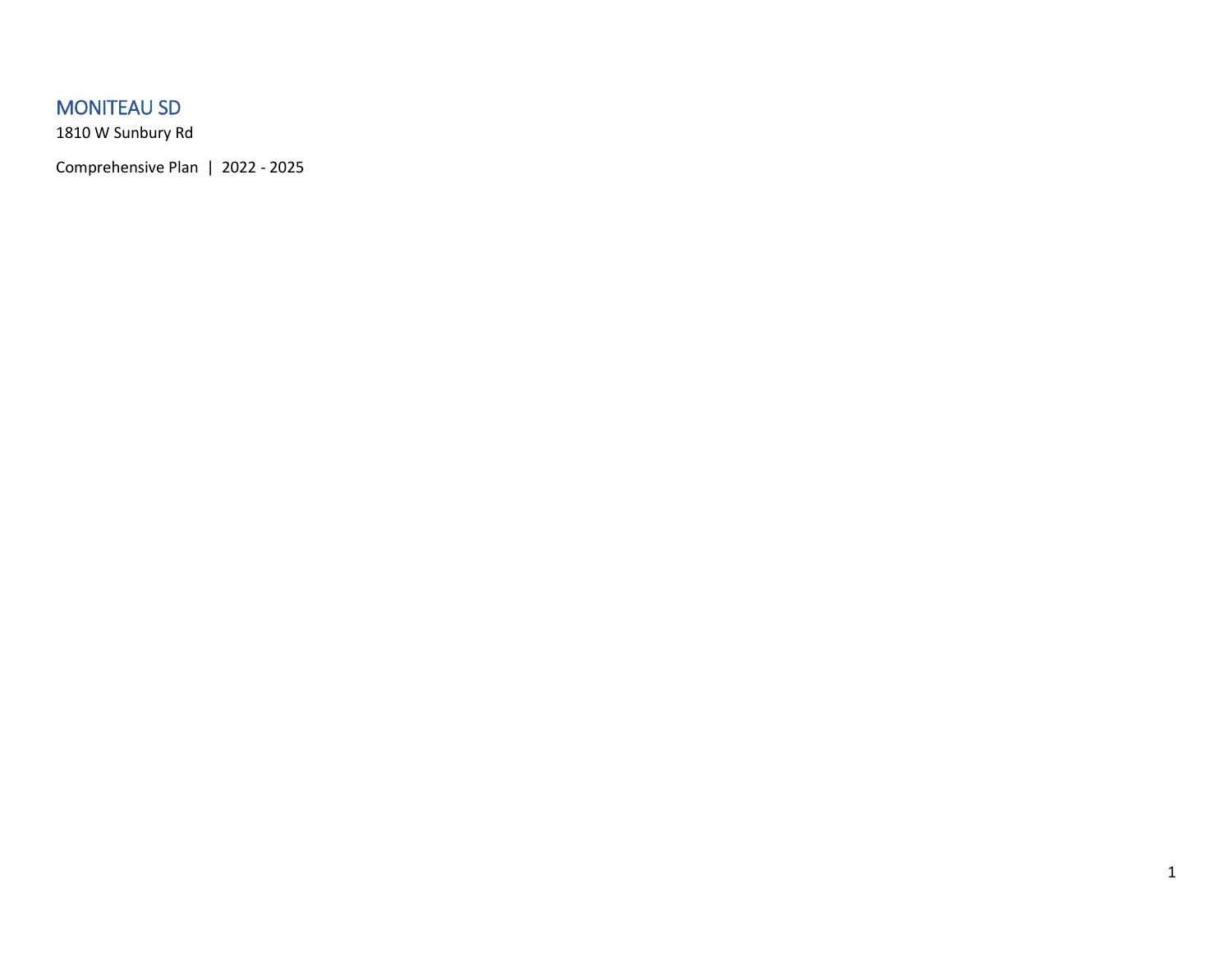# Steering Committee

| <b>Name</b>          | <b>Position/Role</b> | <b>Building/Group/Organization</b> | <b>Email</b>            |
|----------------------|----------------------|------------------------------------|-------------------------|
| Aubrie Schnelle      | Administrator        | Moniteau School District           | aschnelle@moniteau.org  |
| Peg Burdick          | Administrator        | Moniteau School District           | pburdick@moniteau.org   |
| Lance Fox            | Administrator        | Moniteau Jr./Sr. High School       | lfox@moniteau.org       |
| Dustin Thompson      | Administrator        | Moniteau Jr./Sr. High School       | dthompson@moniteau.org  |
| Kevin Boariu         | Administrator        | Dassa McKinney Elementary School   | kboariu@moniteau.org    |
| Nicole Fox           | Administrator        | Moniteau School District           | nfox@moniteau.org       |
| David DiCaprio       | Administrator        | Moniteau School District           | ddicaprio@moniteau.org  |
| Paula Bredl          | Administrator        | Moniteau School District           | pbredl@moniteau.org     |
| Jakquiline Conchilla | <b>Staff Member</b>  | Dassa McKinney Elementary School   | jconchilla@moniteau.org |
| Chad Dillon          | <b>Staff Member</b>  | Dassa McKinney Elementary School   | cdillon@moniteau.org    |
| Megan Guntrum        | <b>Staff Member</b>  | Dassa McKinney Elementary School   | mguntrum@moniteau.org   |
| <b>Ross Martin</b>   | <b>Staff Member</b>  | Dassa McKinney Elementary School   | rmartin@moniteau.org    |
| Kim McBryar          | <b>Staff Member</b>  | Dassa McKinney Elementary School   | kmcbryar@moniteau.org   |
| Diane O'Donovan      | <b>Staff Member</b>  | Dassa McKinney Elementary School   | dodonovan@moniteau.org  |
| Melanie Olejar       | <b>Staff Member</b>  | Dassa McKinney Elementary School   | molejar@moniteau.org    |
| Amy Spiegel          | <b>Staff Member</b>  | Dassa McKinney Elementary School   | aspiegel@moniteau.org   |
| Linda Dillaman       | <b>Board Member</b>  | Moniteau School District           | ldillaman@moniteau.org  |
| Michael Panza        | <b>Board Member</b>  | Moniteau School District           | mpanza@moniteau.org     |
| Darcie Bishop        | <b>Staff Member</b>  | Moniteau Jr/Sr High                | dbishop@moniteau.org    |
| Amanda James         | <b>Staff Member</b>  | Moniteau Jr/Sr High                | ajames@moniteau.org     |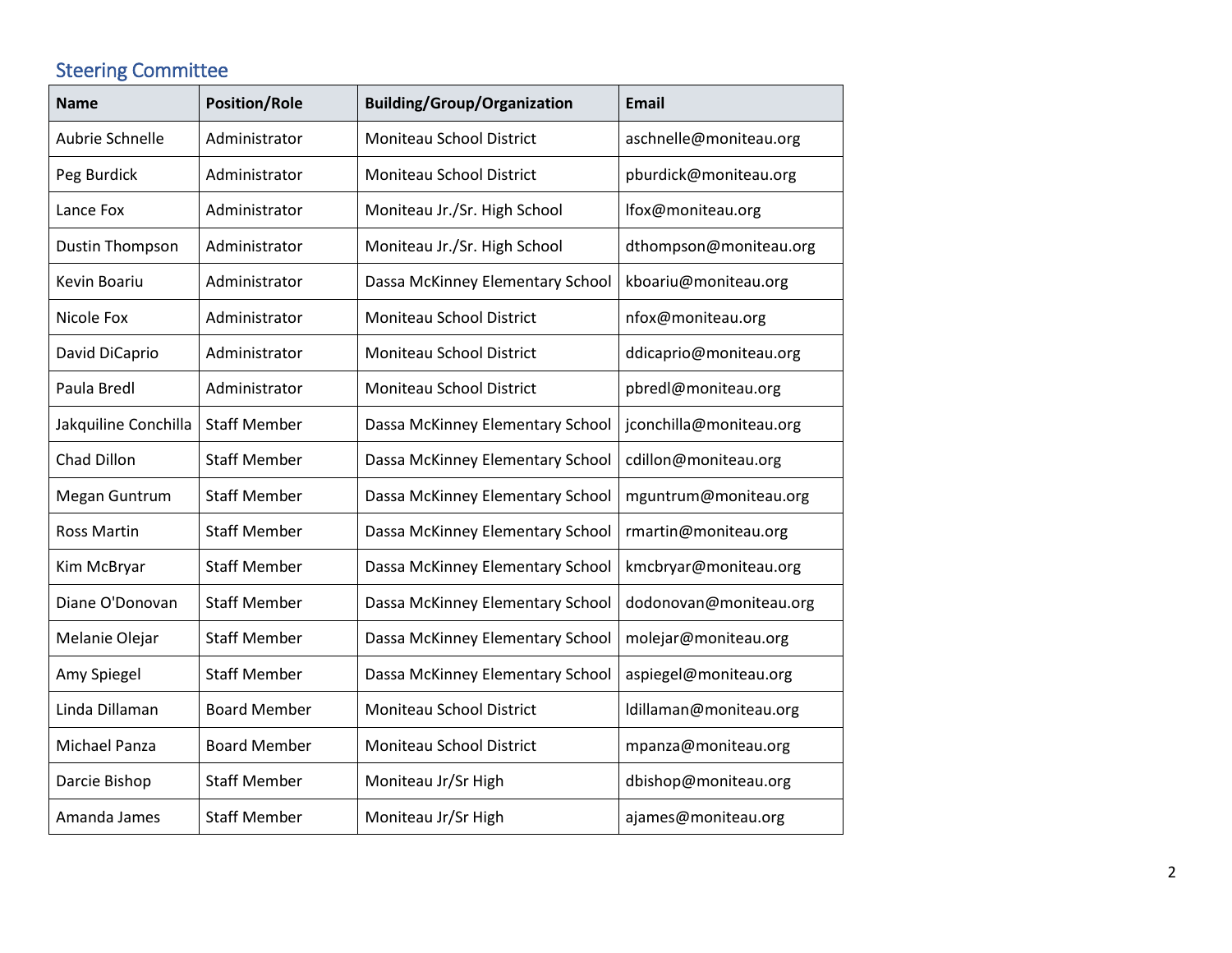| Kelly Snyder          | <b>Staff Member</b>     | Moniteau Jr/Sr High       | ksnyder@moniteau.org         |
|-----------------------|-------------------------|---------------------------|------------------------------|
| Laura Kleemok         | <b>Staff Member</b>     | Moniteau Jr/Sr High       | Ikleemok@moniteau.org        |
| Zoe McDowell          | <b>Staff Member</b>     | Moniteau Jr/Sr High       | zmcdowell@moniteau.org       |
| <b>Wendy Taylor</b>   | <b>Staff Member</b>     | Moniteau Jr/Sr High       | wtaylor@moniteau.org         |
| Janeen Beatty         | Parent                  | Moniteau School District  | Janeen.m.beatty.civ@mail.mil |
| Kathy Kline           | <b>Community Member</b> | Moniteau School District  | kkline@bcfls.org             |
| Michael Schnelle      | Parent                  | Dassa McKinney Elementary | michael.schnelle@sru.edu     |
| Sarah Huth            | Parent                  | Dassa McKinney Elementary | shuth@moniteau.org           |
| <b>Mark DeMatteis</b> | <b>Board Member</b>     | Moniteau School District  | mdematteis@moniteau.org      |
| <b>Bryan Sack</b>     | <b>Board Member</b>     | Moniteau School District  | bsack@moniteau.org           |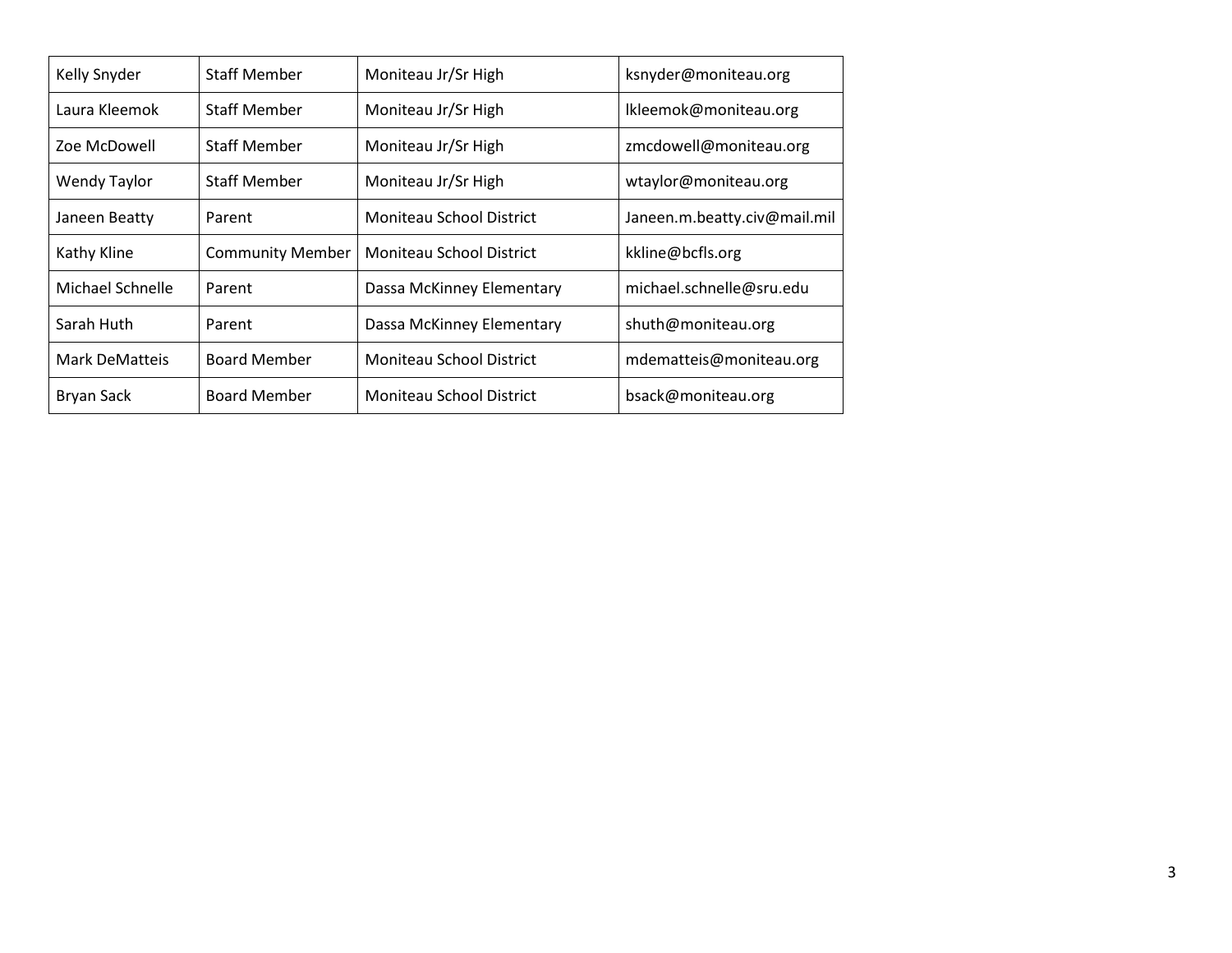### LEA Profile

We are the Moniteau School District and our students are the pulse of this community. Situated an hour north of Pittsburgh, our district serves approximately 1100 students from the boroughs of West Sunbury, Eau Claire, and Cherry Valley, and the townships of Cherry, Clay, Concord, Marion, Venango, and Washington. As educators and community members, we work together to create an environment that promotes a desire to learn and succeed. Our elementary building, Dassa McKinney Elementary School serves students from kindergarten through sixth grade. Moniteau Jr./Sr. High School serves students from grades seven through twelve.

Moniteau School District employs five (5) administrators, six (6) directors, one (1) business manager, ninety-four (94) teachers, and sixty-one (61) support staff members.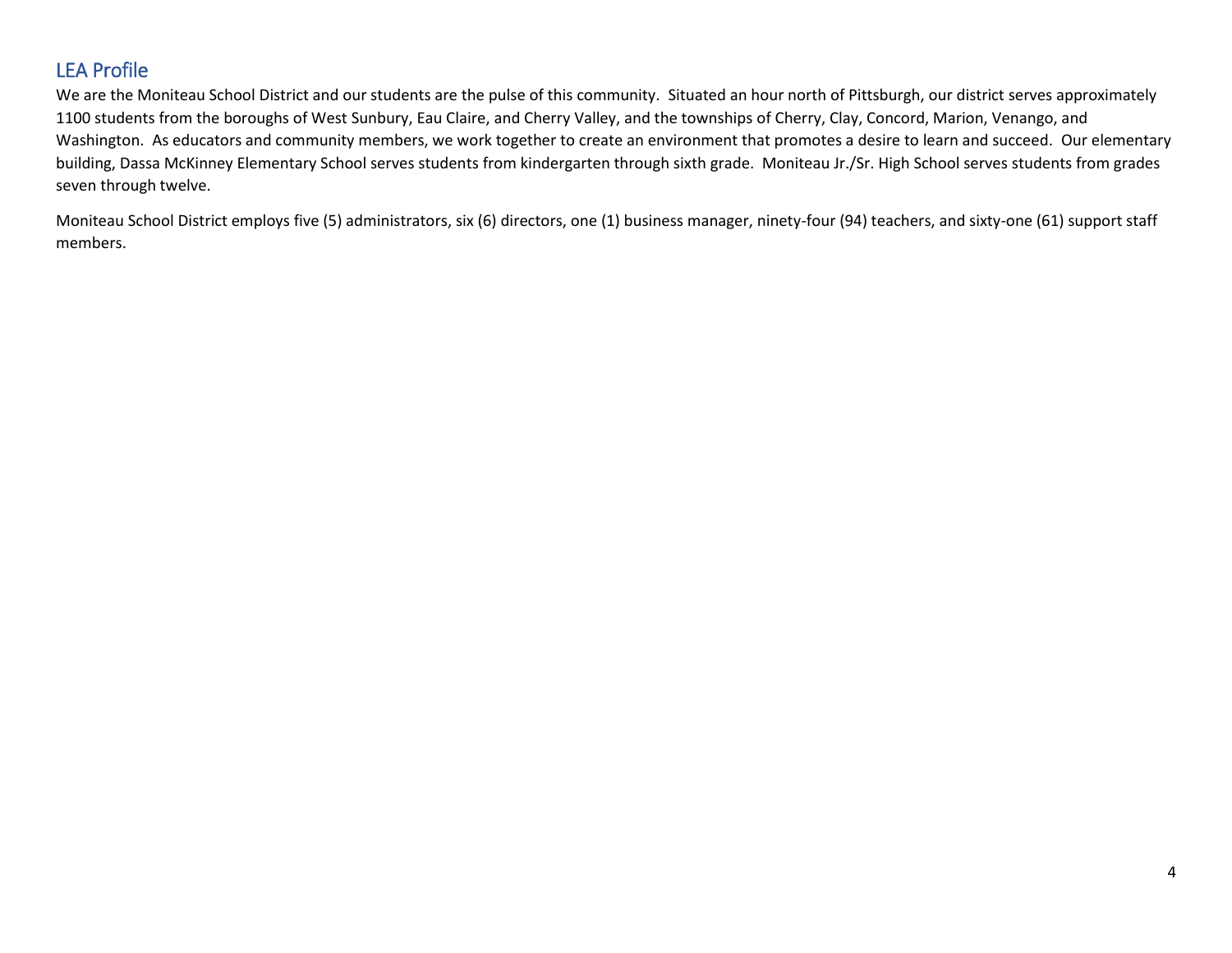### Mission and Vision

#### Mission

Our mission is to prepare Moniteau students to achieve their fullest potential as they face the challenges of life.

### Vision

The Pennsylvania State Standards of Assessment serve as the foundation of the Moniteau School District's educational program with the achievement of these standards being our expected outcome. The Moniteau School District uses purposeful assessment to drive instruction and provide an educational program that meets the needs of all students in order to continuously improve student achievement. Educating Moniteau students is a shared responsibility amongst all stakeholders: students, parents, the board of directors, administrators, teachers, support staff members, and members of the community. High quality, content area professionals provide administrators, teachers, and support staff with the tools and knowledge required to enhance our ability to deliver a high quality instructional program.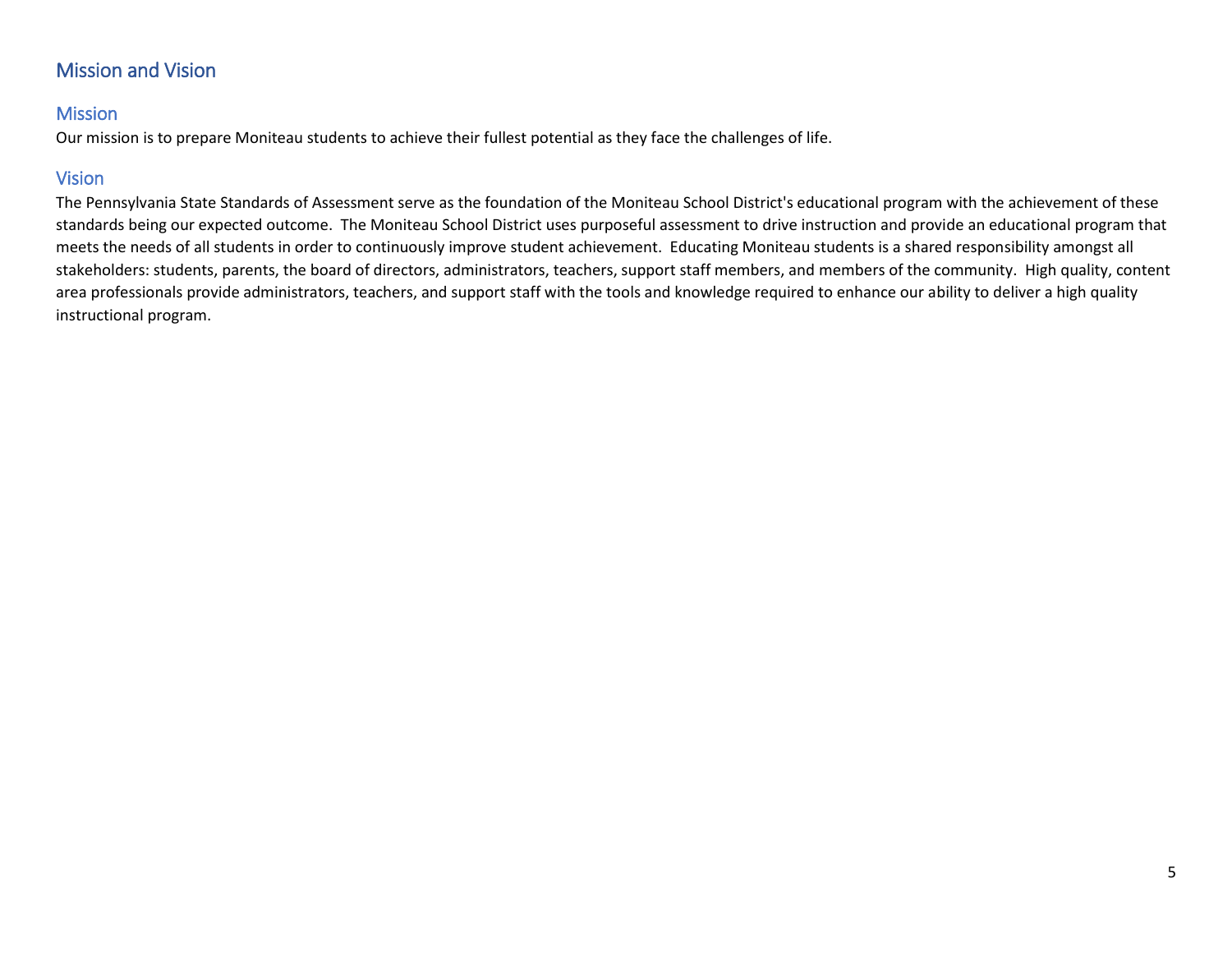### Educational Value Statements

#### **Students**

We believe that all students have the potential to learn and succeed. We believe students learn best in a safe and welcoming environment. We believe that individuals differ significantly and schools should help everyone to understand and respect those differences. We believe that everyone in a community of learners has the responsibility to be a lifelong learner. We believe that excellence is achieved through equal partnerships among the home, the school, and the community. We believe that through exposure to academics, arts and humanities, and athletics, all students have the opportunity to become knowledgeable, creative, and well-rounded individuals. We believe that it is a shared responsibility to fulfill the mission of our District, which is "to prepare students to achieve their fullest potential as they face the challenges of life."

#### **Staff**

We believe that all students have the potential to learn and succeed. We believe students learn best in a safe and welcoming environment. We believe that individuals differ significantly and schools should help everyone to understand and respect those differences. We believe that everyone in a community of learners has the responsibility to be a lifelong learner. We believe that excellence is achieved through equal partnerships among the home, the school, and the community. We believe that through exposure to academics, arts and humanities, and athletics, all students have the opportunity to become knowledgeable, creative, and well-rounded individuals. We believe that it is a shared responsibility to fulfill the mission of our District, which is "to prepare students to achieve their fullest potential as they face the challenges of life."

#### Administration

We believe that all students have the potential to learn and succeed. We believe students learn best in a safe and welcoming environment. We believe that individuals differ significantly and schools should help everyone to understand and respect those differences. We believe that everyone in a community of learners has the responsibility to be a lifelong learner. We believe that excellence is achieved through equal partnerships among the home, the school, and the community. We believe that through exposure to academics, arts and humanities, and athletics, all students have the opportunity to become knowledgeable, creative, and well-rounded individuals. We believe that it is a shared responsibility to fulfill the mission of our District, which is "to prepare students to achieve their fullest potential as they face the challenges of life."

#### Parents

We believe that all students have the potential to learn and succeed. We believe students learn best in a safe and welcoming environment. We believe that individuals differ significantly and schools should help everyone to understand and respect those differences. We believe that everyone in a community of learners has the responsibility to be a lifelong learner. We believe that excellence is achieved through equal partnerships among the home, the school, and the community. We believe that through exposure to academics, arts and humanities, and athletics, all students have the opportunity to become knowledgeable, creative, and well-rounded individuals. We believe that it is a shared responsibility to fulfill the mission of our District, which is "to prepare students to achieve their fullest potential as they face the challenges of life."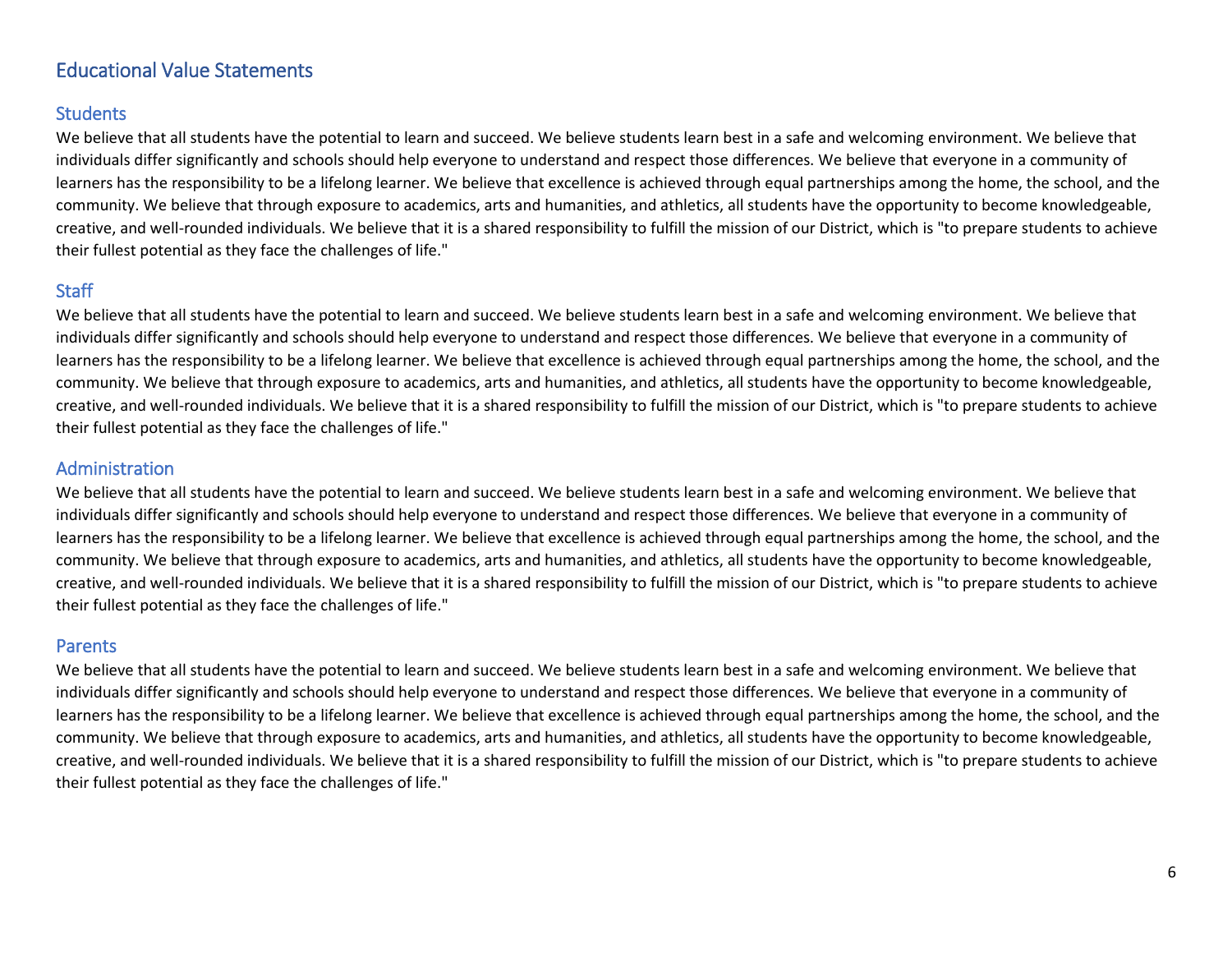#### **Community**

We believe that all students have the potential to learn and succeed. We believe students learn best in a safe and welcoming environment. We believe that individuals differ significantly and schools should help everyone to understand and respect those differences. We believe that everyone in a community of learners has the responsibility to be a lifelong learner. We believe that excellence is achieved through equal partnerships among the home, the school, and the community. We believe that through exposure to academics, arts and humanities, and athletics, all students have the opportunity to become knowledgeable, creative, and well-rounded individuals. We believe that it is a shared responsibility to fulfill the mission of our District, which is "to prepare students to achieve their fullest potential as they face the challenges of life."

### Other (Optional)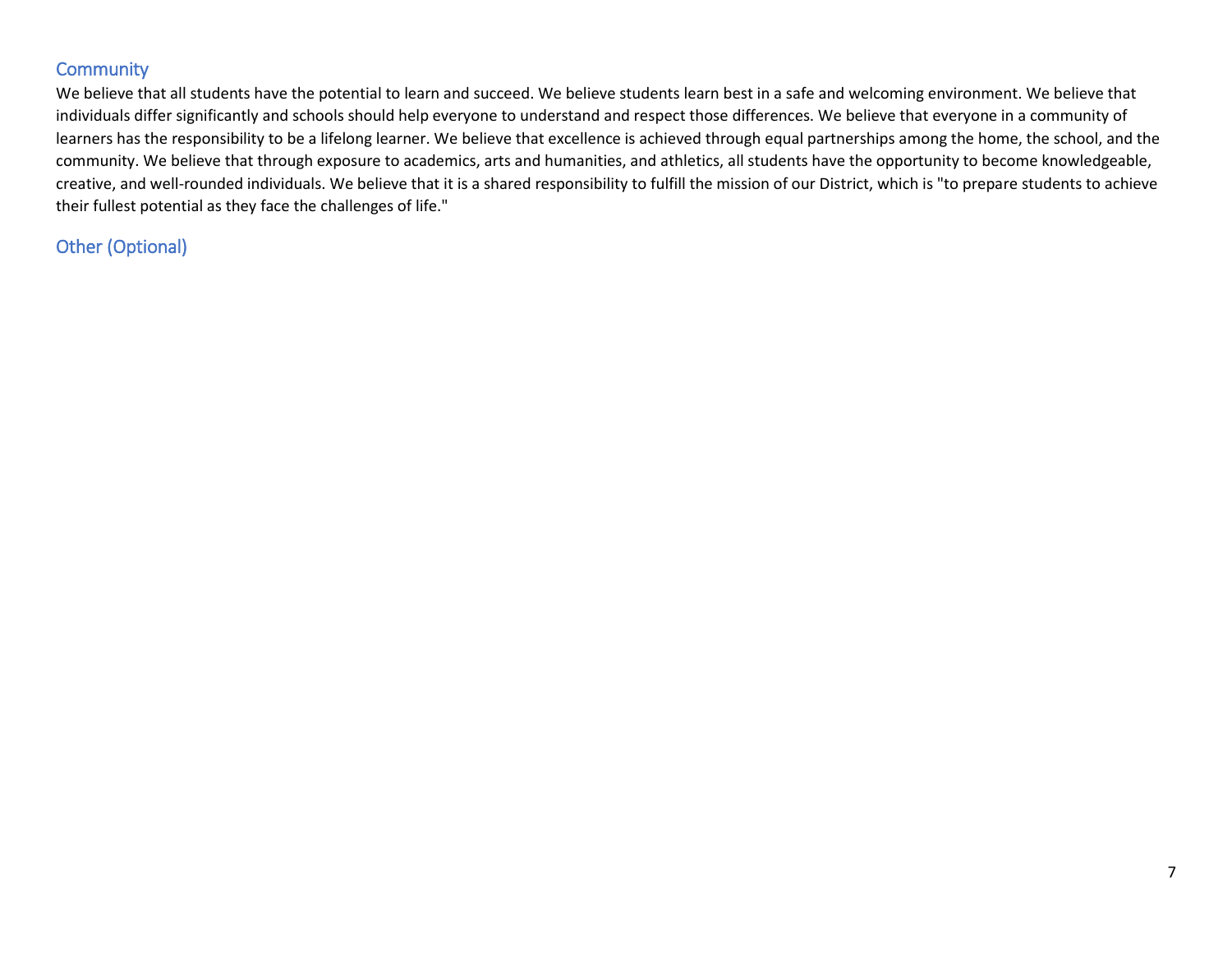# Summary Of Strengths and Challenges

## Strengths

| Strength                                                                                                                                                                                             | <b>Consideration In</b><br>Plan |
|------------------------------------------------------------------------------------------------------------------------------------------------------------------------------------------------------|---------------------------------|
| 100% of transition-age high school learning students have access to the transitional services through the office of vocational rehabilitation<br>(OVR)                                               | Yes                             |
| 100% of students with a primary disability of Autism are serviced in their neighborhood school                                                                                                       | No                              |
| The All Student Groups for Dassa McKinney Elementary School and Moniteau Junior Senior High School both met the performance standard<br>for regular attendance based upon 2019-2020 attendance data. | Yes                             |
| The All Student Groups for Dassa McKinney Elementary School and Moniteau Junior Senior High School both exceeded the career standards<br>benchmark based upon 2020-2021 data.                        | Yes                             |
| Agriculture program completers perform at a level 14 percentage points higher than non completers in terms of PSSA math.                                                                             | Yes                             |
| 93% of all High School FCS cooking classes have an attendance rate of over 94%                                                                                                                       | No.                             |
| We have purchased a new math series with all possible professional training and development packages for teachers and staff.                                                                         | No                              |
| We have brought in college professors to discuss new math workshops.                                                                                                                                 | No                              |
| We have purchased hands on math manipulatives for each grade level.                                                                                                                                  | No                              |
| Teachers at the elementary level are being trained in phonics based programs including ECRI and Heggerty.                                                                                            | No.                             |
| We purchased robotic drones to enhance our science and engineering capabilities.                                                                                                                     | No                              |
| We purchased medical equipment and body simulators to enhance our physical science and biology courses.                                                                                              | <b>No</b>                       |
| The Title I Plan is engaging families and bringing the professional learning community in to our schools. Additionally, it is giving us student<br>buy-in for optimal efforts.                       | No                              |
| The chapter 339 plan now allows for students to easily understand the graduation path they will complete to earn their diploma.                                                                      | No                              |
| Dassa McKinney's 5th grade students had over a 99% participation rate for their Career Health Lesson. In addition, 65% of students scored<br>80% or higher on the assessment following the lesson.   | No                              |
| Engage in meaningful two-way communication with stakeholders to sustain shared responsibility for student learning across the district.                                                              | No                              |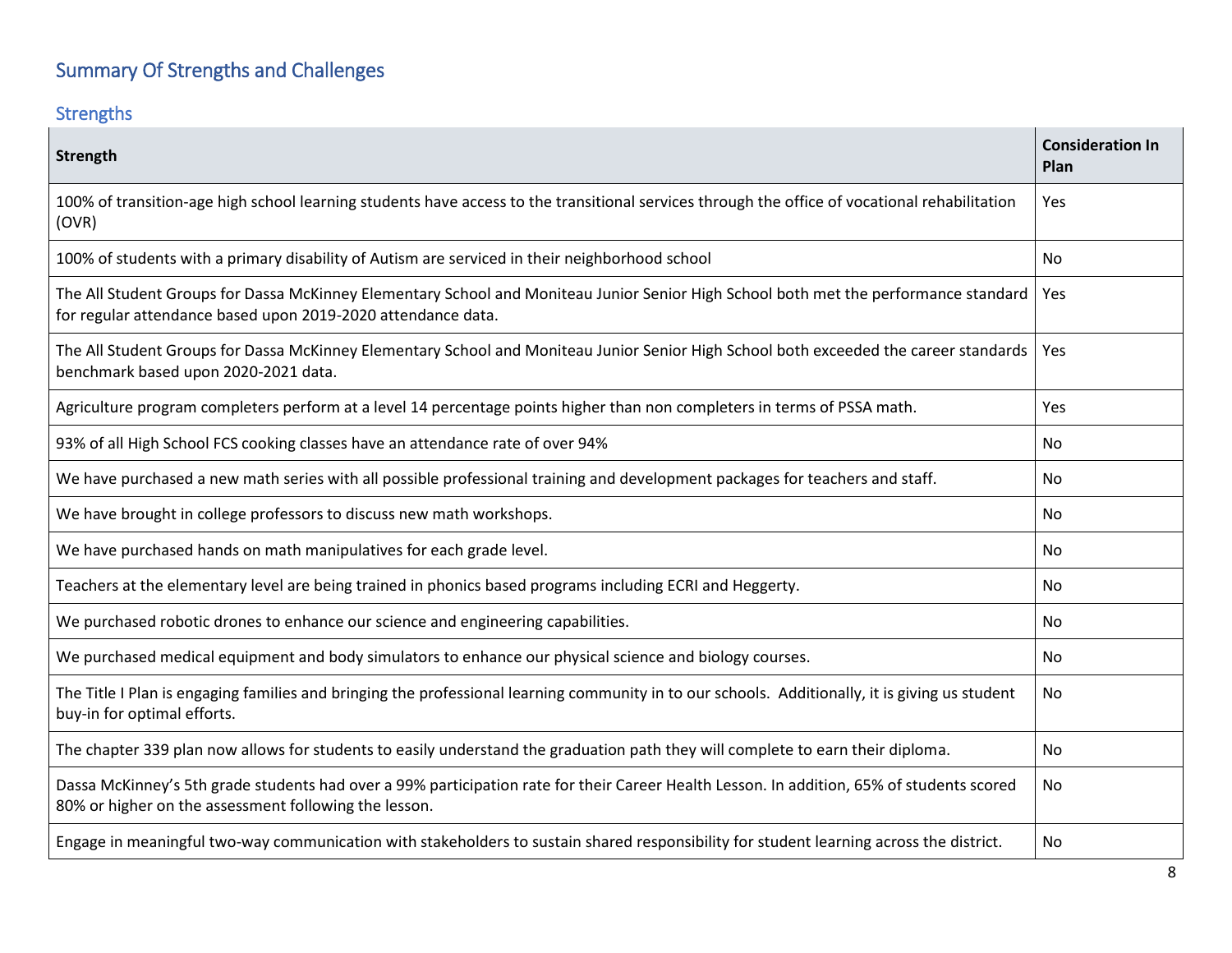| Ensure effective, standards-aligned curriculum and assessment.                                                                                                                | No |
|-------------------------------------------------------------------------------------------------------------------------------------------------------------------------------|----|
| Build the capacity of central office and school administrators as instructional leaders to effectively monitor, supervise, and support high<br>quality teaching and learning. | No |
| Coordinate and monitor supports aligned with students' and families' needs.                                                                                                   | No |
| Coordinate fiscal resources from local, state, and federal programs to achieve the district's goals and priorities.                                                           | No |

### Challenges

| Challenge                                                                                                                                                                                    | <b>Consideration In</b><br>Plan |
|----------------------------------------------------------------------------------------------------------------------------------------------------------------------------------------------|---------------------------------|
| 43% of transition-age high school learning students participate in the transitional services through the office of vocational rehabilitation<br>(OVR)                                        | No                              |
| Lack of systemic alignment between curriculum, materials, and assessments impedes the measurement and tracking of linear student<br>growth.                                                  | No                              |
| 64% of virtual academy tenth grade students scored below proficient on the 2021 Spring Literature Keystone Exam. (Compared to 14% of in-<br>person Academic and Honors English 10 students). | Yes                             |
| Of the 46% of 8th grade students who scored Basic or Below Basic on the ELA PSSA during the 2020-21 school year, 61% missed 12 or more<br>days of school.                                    | Yes                             |
| Of the 57% of 7th grade students who scored Basic or Below Basic on the ELA PSSA during the 2020-21 school year, 34% missed 10 or more<br>days of school.                                    | Yes                             |
| 7th grade 20-21 Keystone Algebra Results                                                                                                                                                     | Yes                             |
| 8th grade 20-21 Keystone Algebra Results                                                                                                                                                     | <b>Yes</b>                      |
| Past 4 years of 8th grade MathPSSA/Keystone Data for junior high Algebra test takers (excludes 19-20)                                                                                        | Yes                             |
| AP Calculus Score Report 20-21 19-20 18-19                                                                                                                                                   | Yes                             |
| The majority of virtual students have failed the Biology Keystone exam. 2018-2019 (78% Fail, 22% Pass), 2019-2020 (55% Fail, 45% Pass),<br>2020-2021 (74% Fail, 26% Pass).                   | Yes                             |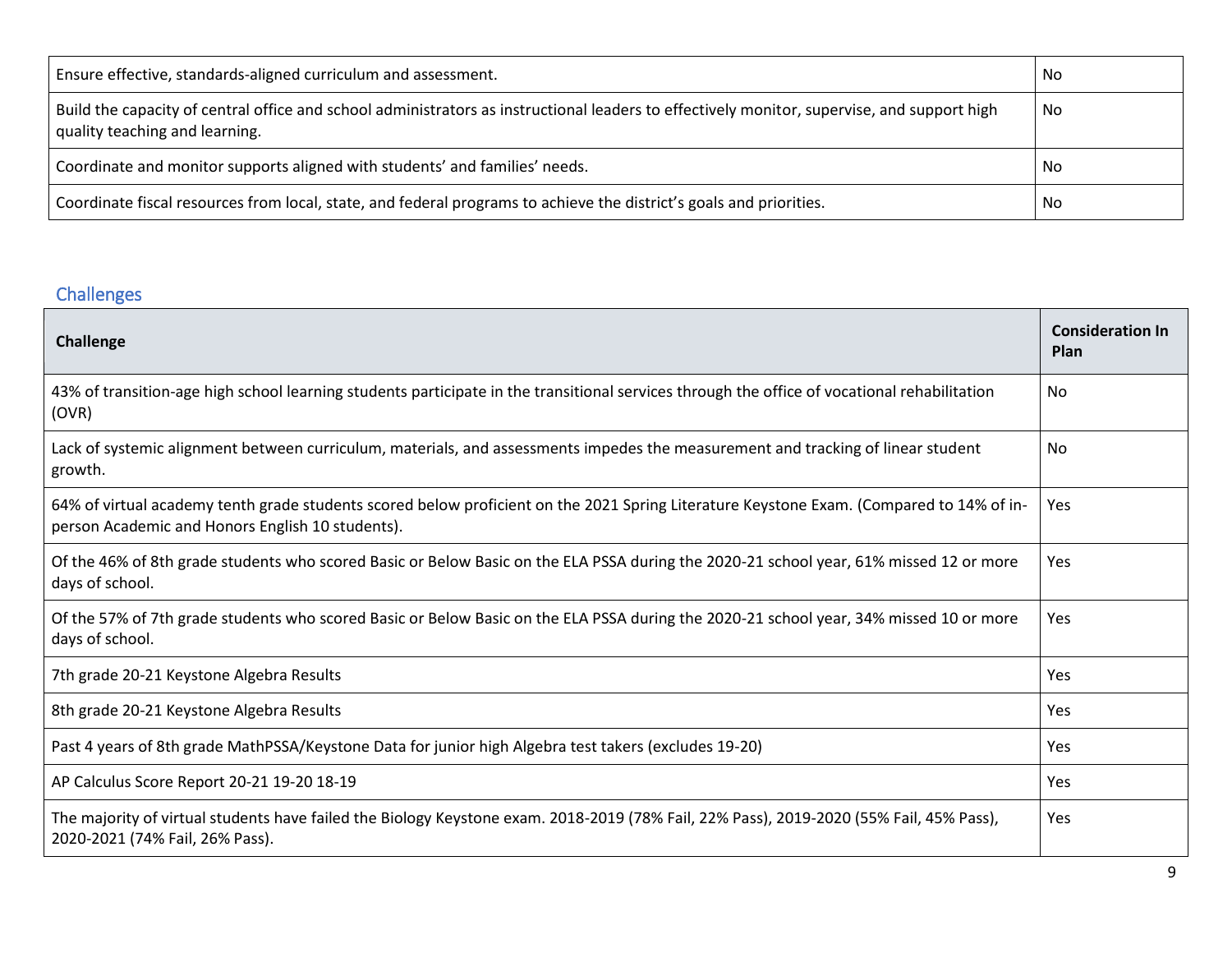| 44% of 2020-21 8th grade students scored Proficient/Advanced on their Science PSSA's                                                                                                                                                                                       | No        |
|----------------------------------------------------------------------------------------------------------------------------------------------------------------------------------------------------------------------------------------------------------------------------|-----------|
| Of the 56% of 8th grade students who scored Basic or Below Basic on the ELA PSSA during the 2020-21 school year, 61% missed 12 or more<br>days of school.                                                                                                                  | Yes       |
| The All Student Groups for Dassa McKinney Elementary School and Moniteau Junior Senior High School both did not meet the standard<br>demonstrating growth for Mathematics/Algebra based upon 2018-2019 Pennsylvania State Assessments.                                     | Yes       |
| The All Student Group for Moniteau Junior Senior High School failed to meet the statewide average for percent proficient or advanced in<br>English Language Arts/Literature, Mathematics/Algebra, and Science/Biology based upon 2020-2021 Pennsylvania State Assessments. | Yes       |
| The All Student Groups for Dassa McKinney Elementary School and Moniteau Junior Senior High School both failed to meet the statewide<br>average for percent advanced in Mathematics/Algebra based upon 2020-2021 Pennsylvania State Assessments.                           | Yes       |
| The majority of virtual students have failed the Biology Keystone exam. 2018-2019 (78% Fail, 22% Pass), 2019-2020 (55% Fail, 45% Pass),<br>2020-2021 (74% Fail, 26% Pass).                                                                                                 | Yes       |
| There are continuing to be students and families worried about the pandemic, leading to our virtual academy enrollment still being relatively<br>high.                                                                                                                     | No        |
| Disparages in brick and mortar verses the Virtual Academy have us needing to purchase a Learning Management System (LMS).                                                                                                                                                  | <b>No</b> |
| 40.9% of Students with Disabilities at Dassa McKinney scored advanced or proficient on the 3rd Grade PSSA Reading assessment in 20-21.                                                                                                                                     | No.       |
| 54.5% of Economically Disadvantaged Dassa McKinney 3rd Grade students scored advanced or proficient on the PSSA Reading assessment.                                                                                                                                        | No        |
| While our ability to reduce the number of students performing below the 25th percentile in reading in grades 2 and 3 is encouraging, we are<br>still at or below the pre-2020 performance level when comparing PSSA, CDT, and aimsweb data.                                | <b>No</b> |
| Foster a vision and culture of high expectations for success for all students, educators, and families.                                                                                                                                                                    | No        |
| Establish and maintain a focused system for continuous improvement and ensure organizational coherence.                                                                                                                                                                    | No        |
| Support schools in implementing evidence-based instructional strategies and programs to ensure all students have access to rigorous,<br>standards-aligned instruction.                                                                                                     | No        |
| Partner with local businesses, community organizations, and other agencies to meet the needs of the district.                                                                                                                                                              | Yes       |

Most Notable Observations/Patterns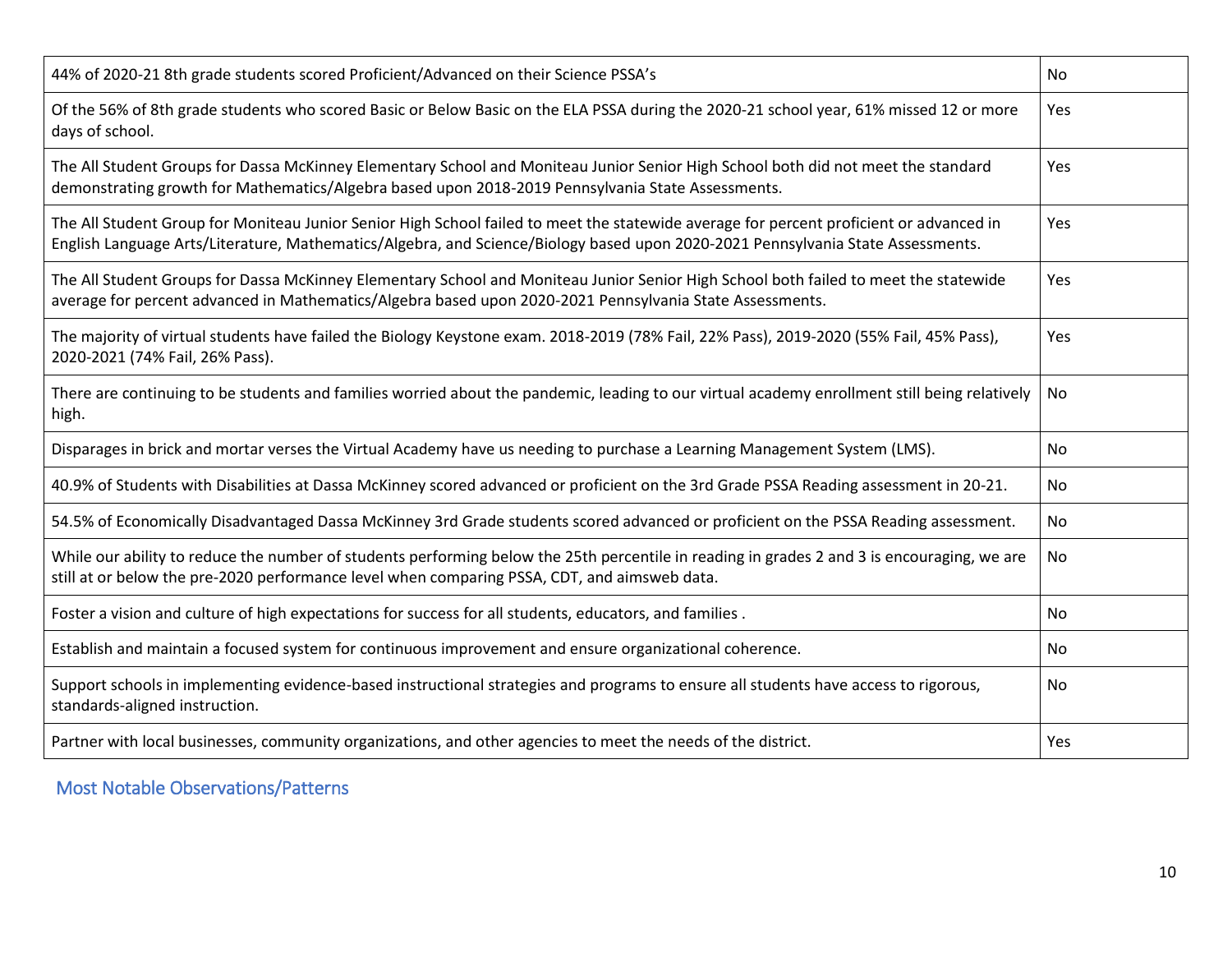# Analyzing Strengths and Challenges

## Strengths

| <b>Strength</b>                                                                                                                                                                                            | <b>Discussion Points</b>                                                                                                                                                                                                                                    |
|------------------------------------------------------------------------------------------------------------------------------------------------------------------------------------------------------------|-------------------------------------------------------------------------------------------------------------------------------------------------------------------------------------------------------------------------------------------------------------|
| 100% of transition-age high school learning students have access to the<br>transitional services through the office of vocational rehabilitation<br>(OVR)                                                  | Quality transition opportunities are available for special education students.                                                                                                                                                                              |
| The All Student Groups for Dassa McKinney Elementary School and<br>Moniteau Junior Senior High School both met the performance<br>standard for regular attendance based upon 2019-2020 attendance<br>data. | Although state performance standards are being met for attendance, performance<br>data in other areas display a strong correlation between poor attendance and poor<br>academic performance.                                                                |
| The All Student Groups for Dassa McKinney Elementary School and<br>Moniteau Junior Senior High School both exceeded the career standards<br>benchmark based upon 2020-2021 data.                           | Strong compliance with state requirements for career standards has built a strong<br>foundation for the district to further enhance unique career and college opportunities<br>for students.                                                                |
| Agriculture program completers perform at a level 14 percentage points<br>higher than non completers in terms of PSSA math.                                                                                | Current completers in the agriculture CTE program display how success and<br>engagement in such a program breeds academic success across the board, which will<br>serve as a strong foundation and model for the development of additional CTE<br>programs. |

## Challenges

| <b>Challenge</b>                                                                                                                                                                                  | <b>Discussion Points</b>                                                                                                                                   | <b>Priority</b><br>For<br><b>Planning</b> | <b>Priority Statement</b>                                             |
|---------------------------------------------------------------------------------------------------------------------------------------------------------------------------------------------------|------------------------------------------------------------------------------------------------------------------------------------------------------------|-------------------------------------------|-----------------------------------------------------------------------|
| 64% of virtual academy tenth grade students scored<br>below proficient on the 2021 Spring Literature Keystone<br>Exam. (Compared to 14% of in-person Academic and<br>Honors English 10 students). | We will continue to offer remediation times<br>with virtual academy teachers. Virtual<br>teachers will have and assure times to meet<br>with the students. | No.                                       |                                                                       |
| Of the 46% of 8th grade students who scored Basic or<br>Below Basic on the ELA PSSA during the 2020-21 school<br>year, 61% missed 12 or more days of school.                                      | Poor attendance negatively impacts<br>students' academic performance.                                                                                      | Yes                                       | Poor attendance negatively impacts<br>students' academic performance. |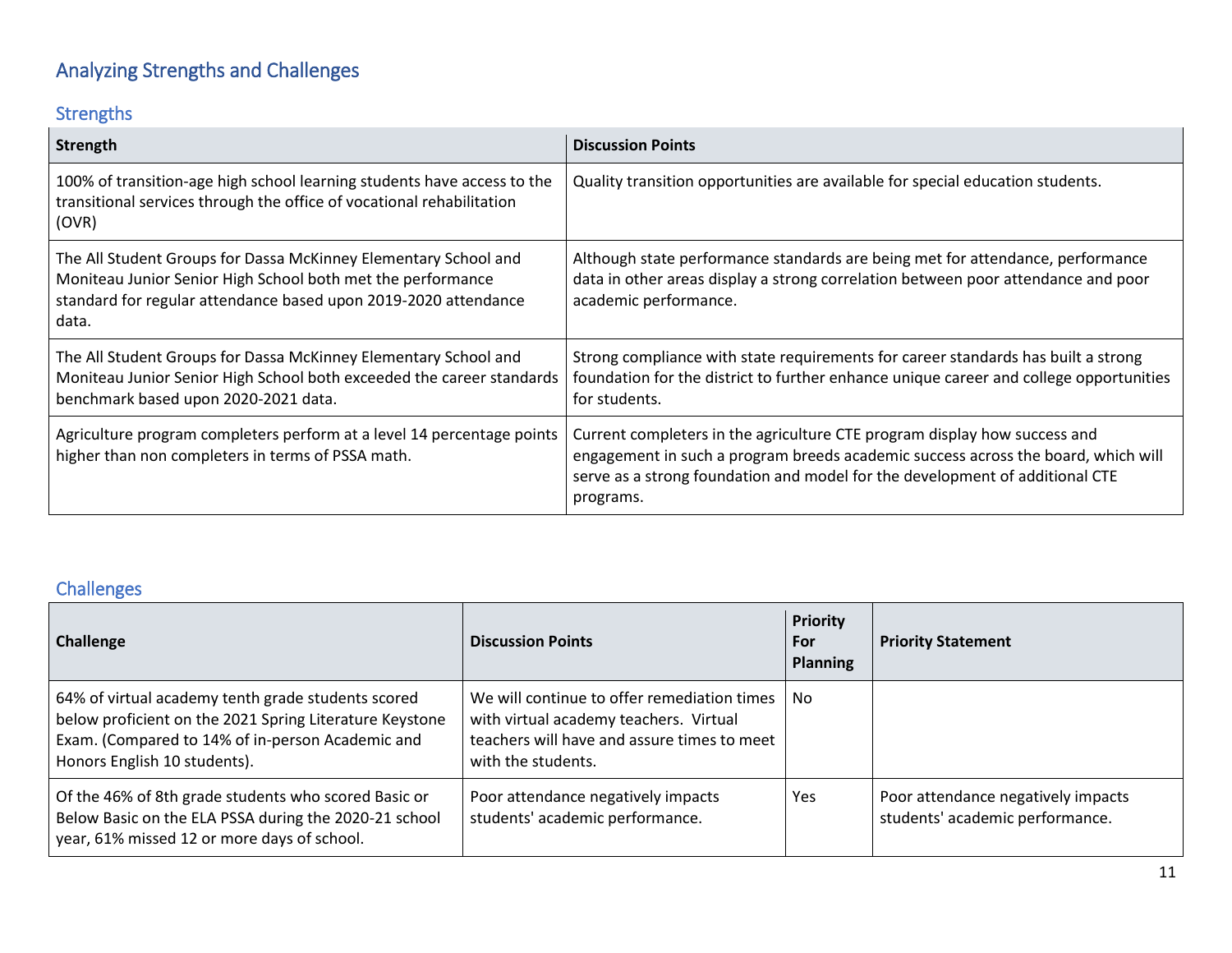| Of the 57% of 7th grade students who scored Basic or<br>Below Basic on the ELA PSSA during the 2020-21 school<br>year, 34% missed 10 or more days of school.                                                                                                                                  |                                                                                                                                                                                                                 | No        |                                                                                                                                                                                                        |
|-----------------------------------------------------------------------------------------------------------------------------------------------------------------------------------------------------------------------------------------------------------------------------------------------|-----------------------------------------------------------------------------------------------------------------------------------------------------------------------------------------------------------------|-----------|--------------------------------------------------------------------------------------------------------------------------------------------------------------------------------------------------------|
| 7th grade 20-21 Keystone Algebra Results                                                                                                                                                                                                                                                      |                                                                                                                                                                                                                 | <b>No</b> |                                                                                                                                                                                                        |
| 8th grade 20-21 Keystone Algebra Results                                                                                                                                                                                                                                                      |                                                                                                                                                                                                                 | No        |                                                                                                                                                                                                        |
| Past 4 years of 8th grade MathPSSA/Keystone Data for<br>junior high Algebra test takers (excludes 19-20)                                                                                                                                                                                      |                                                                                                                                                                                                                 | No        |                                                                                                                                                                                                        |
| AP Calculus Score Report 20-21 19-20 18-19                                                                                                                                                                                                                                                    |                                                                                                                                                                                                                 | No        |                                                                                                                                                                                                        |
| The majority of virtual students have failed the Biology<br>Keystone exam. 2018-2019 (78% Fail, 22% Pass), 2019-<br>2020 (55% Fail, 45% Pass), 2020-2021 (74% Fail, 26%<br>Pass).                                                                                                             |                                                                                                                                                                                                                 | No        |                                                                                                                                                                                                        |
| Of the 56% of 8th grade students who scored Basic or<br>Below Basic on the ELA PSSA during the 2020-21 school<br>year, 61% missed 12 or more days of school.                                                                                                                                  |                                                                                                                                                                                                                 | No        |                                                                                                                                                                                                        |
| The All Student Groups for Dassa McKinney Elementary<br>School and Moniteau Junior Senior High School both did<br>not meet the standard demonstrating growth for<br>Mathematics/Algebra based upon 2018-2019<br>Pennsylvania State Assessments.                                               | Poor performance on state assessments<br>leads to low enrollment and/or in advanced<br>placement courses.                                                                                                       | <b>No</b> |                                                                                                                                                                                                        |
| The All Student Group for Moniteau Junior Senior High<br>School failed to meet the statewide average for percent<br>proficient or advanced in English Language<br>Arts/Literature, Mathematics/Algebra, and<br>Science/Biology based upon 2020-2021 Pennsylvania<br><b>State Assessments.</b> |                                                                                                                                                                                                                 | No        |                                                                                                                                                                                                        |
| The All Student Groups for Dassa McKinney Elementary<br>School and Moniteau Junior Senior High School both<br>failed to meet the statewide average for percent<br>advanced in Mathematics/Algebra based upon 2020-<br>2021 Pennsylvania State Assessments.                                    | A comprehensive review of the district's k-<br>12 mathematics program led to the<br>identification of need for the adoption of<br>new instructional resources and<br>professional development in best practices | Yes       | The district's k-12 mathematics program is<br>in need of a comprehensive review and<br>revision, with consideration given to<br>standards alignment, instructional<br>resources, and best practices in |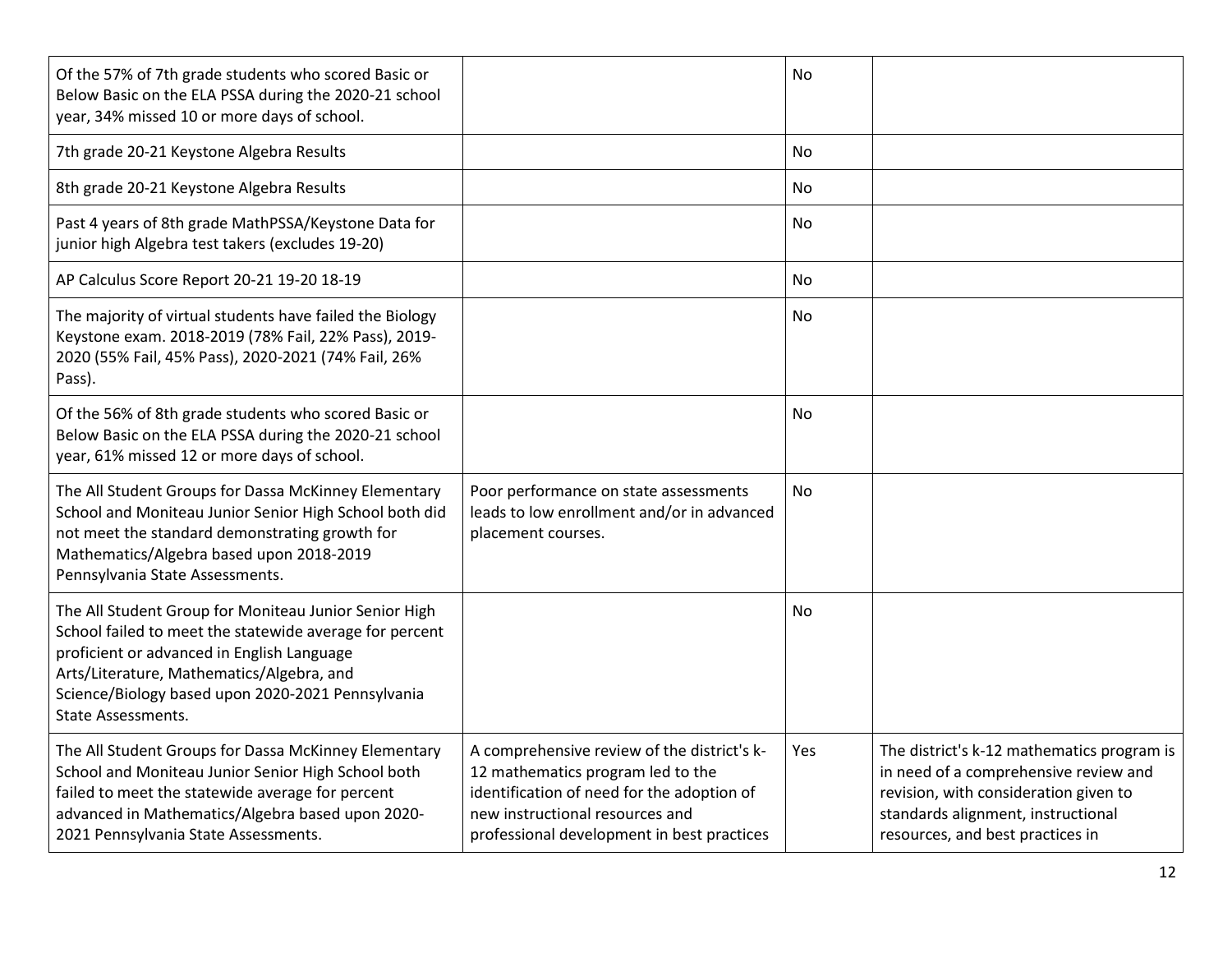|                                                                                                                                                                                   | in instructional delivery.                                                                                                         |            | instructional delivery.                                                                                                            |
|-----------------------------------------------------------------------------------------------------------------------------------------------------------------------------------|------------------------------------------------------------------------------------------------------------------------------------|------------|------------------------------------------------------------------------------------------------------------------------------------|
| The majority of virtual students have failed the Biology<br>Keystone exam. 2018-2019 (78% Fail, 22% Pass), 2019-<br>2020 (55% Fail, 45% Pass), 2020-2021 (74% Fail, 26%<br>Pass). | The Moniteau Virtual Academy is in need of<br>continued development and enhancement<br>of instructional delivery methods.          | <b>Yes</b> | The Moniteau Virtual Academy is in need<br>of continued development and<br>enhancement of instructional delivery<br>methods.       |
| Partner with local businesses, community organizations,<br>and other agencies to meet the needs of the district.                                                                  | Opportunities for the district to partner<br>with local businesses, community<br>organizations, and other agencies are<br>limited. | Yes        | Opportunities for the district to partner<br>with local businesses, community<br>organizations, and other agencies are<br>limited. |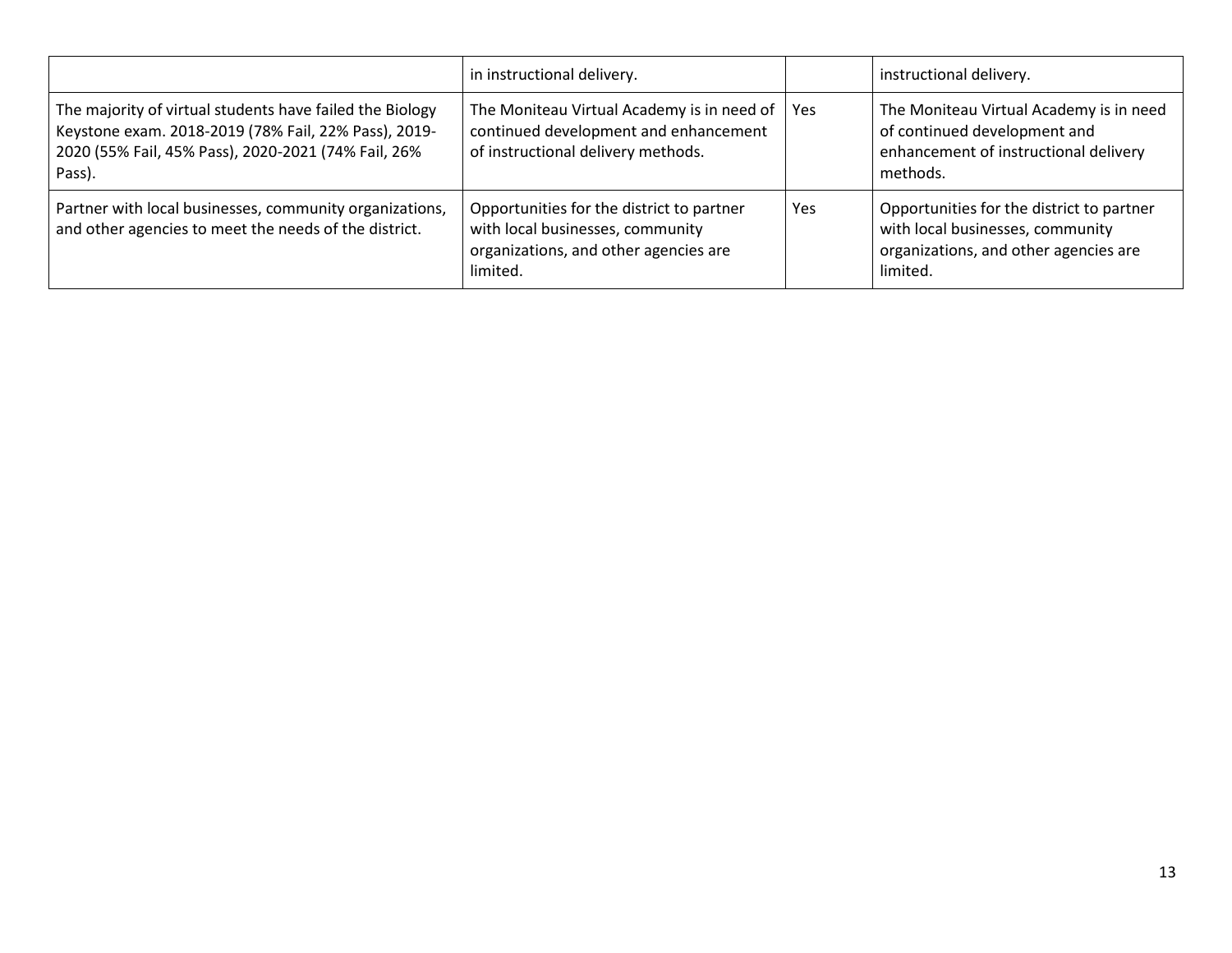## Goal Setting

| Priority: Poor attendance negatively impacts students' academic performance. |                                                                                                                                                                                                                                                                                                                                                                                      |                                                                                |                                                                                                                                                                                                                             |                                                                                                                                                                                                                                                                                                 |                                                                                                                                                                                                                                                                                                                                                                                         |  |  |
|------------------------------------------------------------------------------|--------------------------------------------------------------------------------------------------------------------------------------------------------------------------------------------------------------------------------------------------------------------------------------------------------------------------------------------------------------------------------------|--------------------------------------------------------------------------------|-----------------------------------------------------------------------------------------------------------------------------------------------------------------------------------------------------------------------------|-------------------------------------------------------------------------------------------------------------------------------------------------------------------------------------------------------------------------------------------------------------------------------------------------|-----------------------------------------------------------------------------------------------------------------------------------------------------------------------------------------------------------------------------------------------------------------------------------------------------------------------------------------------------------------------------------------|--|--|
| Outcome<br>Category                                                          | <b>Measurable Goal Statement</b>                                                                                                                                                                                                                                                                                                                                                     | <b>Measurable</b><br>Goal<br><b>Nickname</b>                                   | <b>Target Year 1</b>                                                                                                                                                                                                        | <b>Target Year 2</b>                                                                                                                                                                                                                                                                            | <b>Target Year 3</b>                                                                                                                                                                                                                                                                                                                                                                    |  |  |
| Regular<br>Attendance                                                        | District stakeholders will conduct a<br>strategic review of all district policies and<br>procedures relate to student attendance<br>with intent to revise policies and<br>procedures to increase the percentage of<br>students with regular attendance at Dassa<br>McKinney Elementary School and<br>Moniteau Junior Senior High School as<br>measured on the PA Future Ready Index. | Student<br><b>Attendance Policy</b><br>and Procedure<br>Review and<br>Revision | Review district policies and<br>procedures related to student<br>attendance at the building level.<br>Provide administrative<br>recommendations for policy<br>revisions to the district policy<br>committee, if applicable. | Approval and implementation of<br>revised district policies, if applicable.<br>Implementation of revised<br>procedures, if students with regular<br>attendance at Dassa McKinney<br>Elementary School and Moniteau<br>Junior Senior High School as<br>measured on the PA Future Ready<br>Index. | District stakeholders will conduct a<br>strategic review of all district policies<br>and procedures relate to student<br>attendance with intent to revise policies<br>and procedures to increase the<br>percentage of students with regular<br>attendance at Dassa McKinney<br>Elementary School and Moniteau Junior<br>Senior High School as measured on the<br>PA Future Ready Index. |  |  |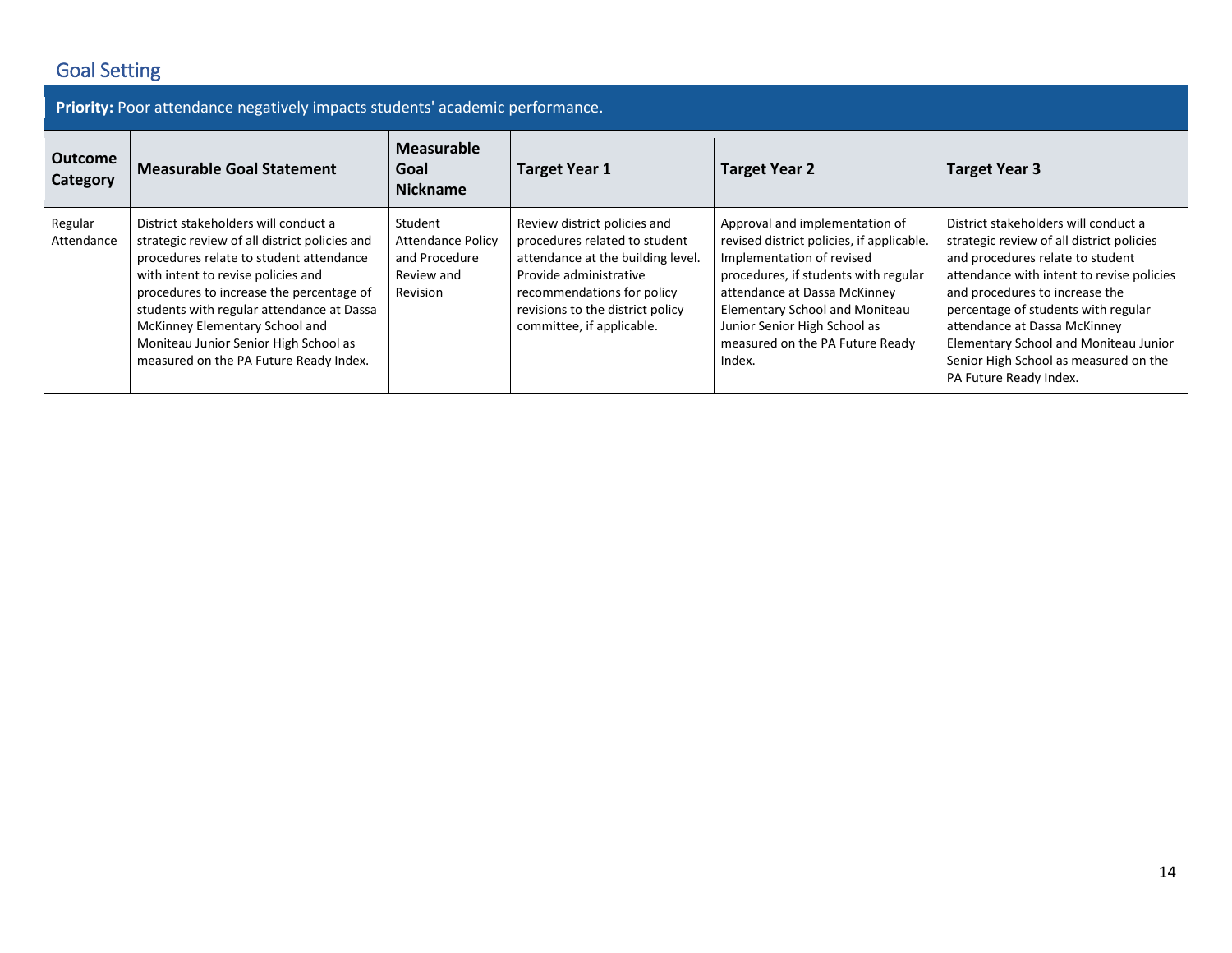**Priority:** The district's k-12 mathematics program is in need of a comprehensive review and revision, with consideration given to standards alignment, instructional resources, and best practices in instructional delivery.

| Outcome<br>Category | <b>Measurable Goal Statement</b>                                                                                                                                                                                                                                                                                                                                                                                       | <b>Measurable</b><br>Goal<br><b>Nickname</b>                           | <b>Target Year 1</b>                                                                                                                                                                                          | <b>Target Year 2</b>                                                                                                                                                                                                                                                                         | <b>Target Year 3</b>                                                                                                                                                                                                                                                                                                                                                                                                     |
|---------------------|------------------------------------------------------------------------------------------------------------------------------------------------------------------------------------------------------------------------------------------------------------------------------------------------------------------------------------------------------------------------------------------------------------------------|------------------------------------------------------------------------|---------------------------------------------------------------------------------------------------------------------------------------------------------------------------------------------------------------|----------------------------------------------------------------------------------------------------------------------------------------------------------------------------------------------------------------------------------------------------------------------------------------------|--------------------------------------------------------------------------------------------------------------------------------------------------------------------------------------------------------------------------------------------------------------------------------------------------------------------------------------------------------------------------------------------------------------------------|
| Mathematics         | During the 2025 Spring PSSA testing window<br>students in grades K-8 will show a 5%<br>increase in the overall achievement<br>percentage for each grade level on Math<br>PSSA scores when compared with similar<br>scores for the 2022 PSSA Math test., and or<br>produce a 5% growth in individual test<br>scores for 50% of the students who scored<br>basic or below basic on the PSSA Math test<br>in Spring 2022. | Gathering and<br>distributing<br>materials.                            | Assure each teacher has<br>new textbooks and time to<br>review digital resources. Set<br>a getting started training<br>and follow up.                                                                         | Have teachers actively using the<br>textbooks, digital resources,<br>manipulatives, and trainings as<br>provided.                                                                                                                                                                            | During the 2025 Spring PSSA testing window<br>, students in grades K-8 will show a 5%<br>increase in the overall achievement<br>percentage for each grade level on Math<br>PSSA scores when compared with similar<br>scores for the 2022 PSSA Math test., and or<br>produce a 5% growth in individual test<br>scores for 50% of the students who scored<br>basic or below basic on the PSSA Math test<br>in Spring 2022. |
| Mathematics         | Instructional strategies from professional<br>development are evident in mathematics<br>classrooms along with continued evidence of<br>100% implementation of the new HMH math<br>series. Instructional time is extended by<br>greater than 10% in intermediate grade<br>math classes compared with the 21-22<br>school year.                                                                                          | Professional<br>Development and<br>Math Classroom<br><b>Structures</b> | Moniteau School District<br>teachers and administration<br>will complete professional<br>development in the new<br>math series with trainings<br>and coaching sessions for<br>teachers and<br>administrators. | Data from administrative<br>walkthroughs and reviews of<br>lesson plans will reflect full<br>implementation of the new math<br>series by 100% of teachers with<br>feedback provided to teachers<br>relating to the instructional<br>strategies provided through<br>professional development. | Instructional strategies from professional<br>development are evident in mathematics<br>classrooms along with continued evidence of<br>100% implementation of the new HMH math<br>series. Instructional time is extended by<br>greater than 10% in intermediate grade<br>math classes compared with the 21-22<br>school year.                                                                                            |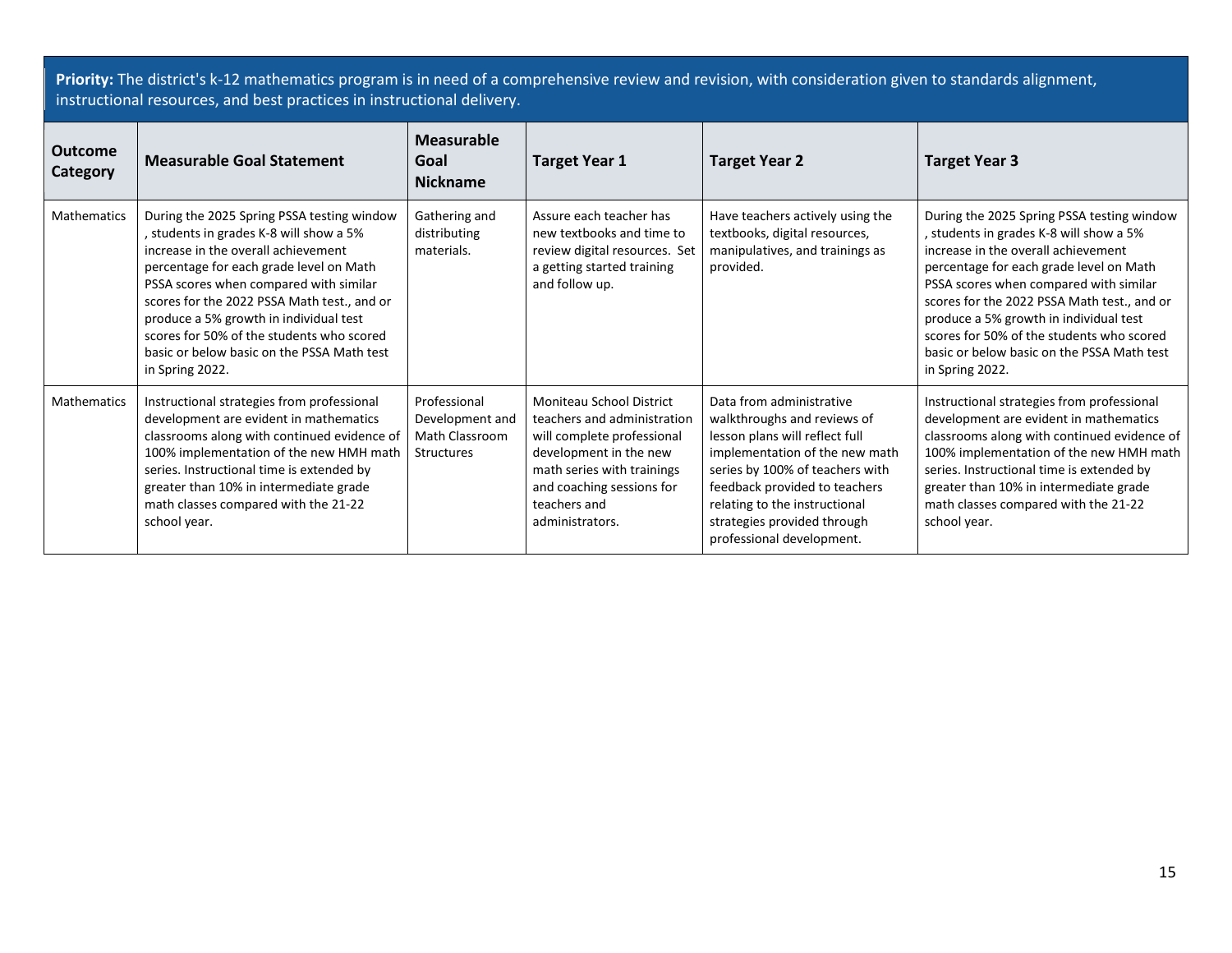|  | Priority: The Moniteau Virtual Academy is in need of continued development and enhancement of instructional delivery methods. |
|--|-------------------------------------------------------------------------------------------------------------------------------|
|  |                                                                                                                               |

| <b>Outcome</b><br>Category | <b>Measurable Goal Statement</b>                                                                                                                                                                                                                                                                                                                                                                                                                                                                                                                                                                                                                                | <b>Measurable</b><br>Goal<br><b>Nickname</b>                      | <b>Target Year 1</b>                                                                                                                                                                                                                                                                                                                                                                                                                                                                                                                                                                                                                                                                                                                                                         | <b>Target Year 2</b>                                                                                                                                                                                                                                                                                                                                                                                                                                                                                                                                                                                                                                                            | <b>Target Year 3</b>                                                                                                                                                                                                                                                                                                                                                                                                                                                                                                                                                                                                                                            |
|----------------------------|-----------------------------------------------------------------------------------------------------------------------------------------------------------------------------------------------------------------------------------------------------------------------------------------------------------------------------------------------------------------------------------------------------------------------------------------------------------------------------------------------------------------------------------------------------------------------------------------------------------------------------------------------------------------|-------------------------------------------------------------------|------------------------------------------------------------------------------------------------------------------------------------------------------------------------------------------------------------------------------------------------------------------------------------------------------------------------------------------------------------------------------------------------------------------------------------------------------------------------------------------------------------------------------------------------------------------------------------------------------------------------------------------------------------------------------------------------------------------------------------------------------------------------------|---------------------------------------------------------------------------------------------------------------------------------------------------------------------------------------------------------------------------------------------------------------------------------------------------------------------------------------------------------------------------------------------------------------------------------------------------------------------------------------------------------------------------------------------------------------------------------------------------------------------------------------------------------------------------------|-----------------------------------------------------------------------------------------------------------------------------------------------------------------------------------------------------------------------------------------------------------------------------------------------------------------------------------------------------------------------------------------------------------------------------------------------------------------------------------------------------------------------------------------------------------------------------------------------------------------------------------------------------------------|
| Other                      | Teachers, administrators, guidance,<br>staff, and stakeholders will review our<br>current learning management system.<br>The Moniteau Virtual Academy program<br>will be a fully sustainable virtual<br>instruction option for families living in<br>our school district. The program will<br>hold virtual intakes meetings for<br>families, information sessions, rules,<br>regulations, and policies/procedures for<br>optimal academic achievement in a<br>virtual setting. The intent will be to<br>enhance our digital presence and<br>increase our virtual learning outcomes<br>for the virtual academy and students<br>who attend in-person instruction. | Learning<br>Management<br>System<br>Exploration and<br>Guidelines | Create a LMS team of educators at all<br>levels. Follow a Request For<br>Information (RFI) process and review<br>demonstrations. Conduct voting<br>procedures for LMS team members.<br>Provide the information to<br>committees and finalize purchase.<br>Start with select team members<br>labeled "champions" for a pilot of the<br>program. Conduct getting started<br>trainings and recordings for teachers<br>and staff members. Virtual<br>Academy will review policies,<br>attendance, and guidelines for<br>students interested in Virtual<br>Academy. Create informational<br>pamphlets for incoming families as<br>well as conduct meetings upon<br>entrance into the academy. Lastly,<br>discuss attendance and rules of the<br>program with admission paperwork. | Hold trainings for all teachers and<br>staff members. Have the<br>"champions" trained in regular<br>training and advanced training to<br>help any teacher or staff members.<br>Hold trainings for families and<br>students as deemed necessary.<br>Utilize the learning management<br>system platform for all grade levels<br>with the champions in place for<br>questions. Approve any<br>implementation and revised district<br>policies, if applicable. Continue to<br>hold entrance appointments for the<br>academy with published<br>informational packets. Ensure<br>students and families understand the<br>rules, regulations, and expectations<br>by signed documents. | Teachers, administrators, guidance,<br>staff, and stakeholders will review our<br>current learning management system.<br>The Moniteau Virtual Academy program<br>will be a fully sustainable virtual<br>instruction option for families living in<br>our school district. The program will<br>hold virtual intakes meetings for<br>families, information sessions, rules,<br>regulations, and policies/procedures for<br>optimal academic achievement in a<br>virtual setting. The intent will be to<br>enhance our digital presence and<br>increase our virtual learning outcomes<br>for the virtual academy and students<br>who attend in-person instruction. |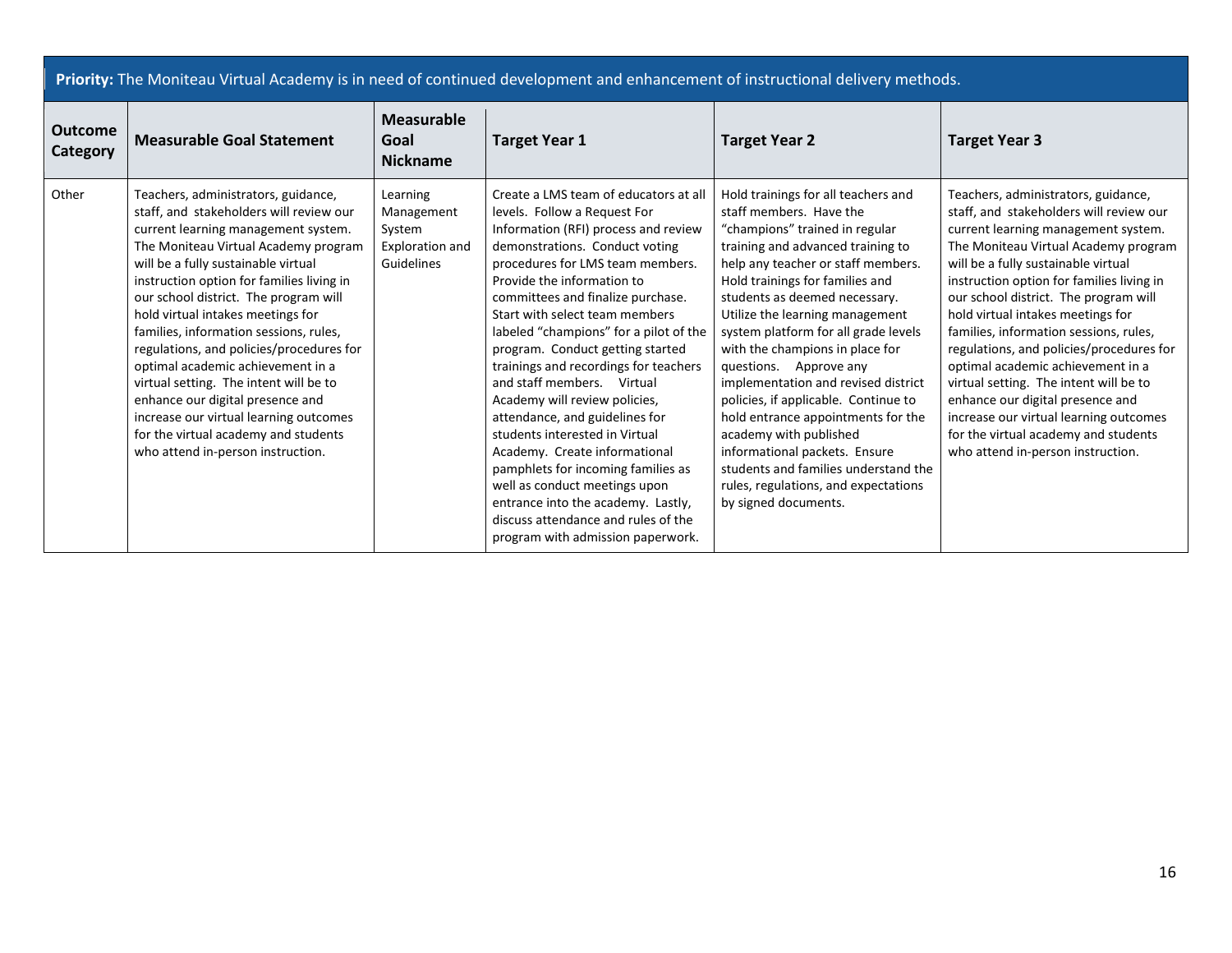| <b>Outcome</b><br><b>Category</b> | <b>Measurable Goal Statement</b>                                                                                                                                                                                                                                            | Measurable<br>Goal<br><b>Target Year 1</b><br><b>Nickname</b> |                                                                                                                                                                                                                                                                                                          | <b>Target Year 2</b>                                                                                                                                                                                                                       | <b>Target Year 3</b>                                                                                                                                                                                                                                                        |  |
|-----------------------------------|-----------------------------------------------------------------------------------------------------------------------------------------------------------------------------------------------------------------------------------------------------------------------------|---------------------------------------------------------------|----------------------------------------------------------------------------------------------------------------------------------------------------------------------------------------------------------------------------------------------------------------------------------------------------------|--------------------------------------------------------------------------------------------------------------------------------------------------------------------------------------------------------------------------------------------|-----------------------------------------------------------------------------------------------------------------------------------------------------------------------------------------------------------------------------------------------------------------------------|--|
| Community<br>Engagement           | By the 2024-2025 school year, the<br>district will see an increase in<br>community engagement opportunities<br>available to families, which will<br>promote a stronger collaboration<br>between all stakeholders to<br>participate in the students'<br>educational process. | Stakeholder<br>Engagement                                     | In the 2022-2023 school year establish one<br>consistent teacher communication<br>platform and provide professional<br>development for all teachers while<br>simultaneously engaging the community<br>through district social media platforms in<br>addition to the regular methods of<br>communication. | In the 2023-2024 school year plan<br>and implement a series of parent<br>engagement opportunities in<br>collaboration with a community<br>based partner, on a consistent<br>basis that targets school culture<br>and academic achievement. | By the 2024-2025 school year, the<br>district will see an increase in<br>community engagement<br>opportunities available to families,<br>which will promote a stronger<br>collaboration between all<br>stakeholders to participate in the<br>students' educational process. |  |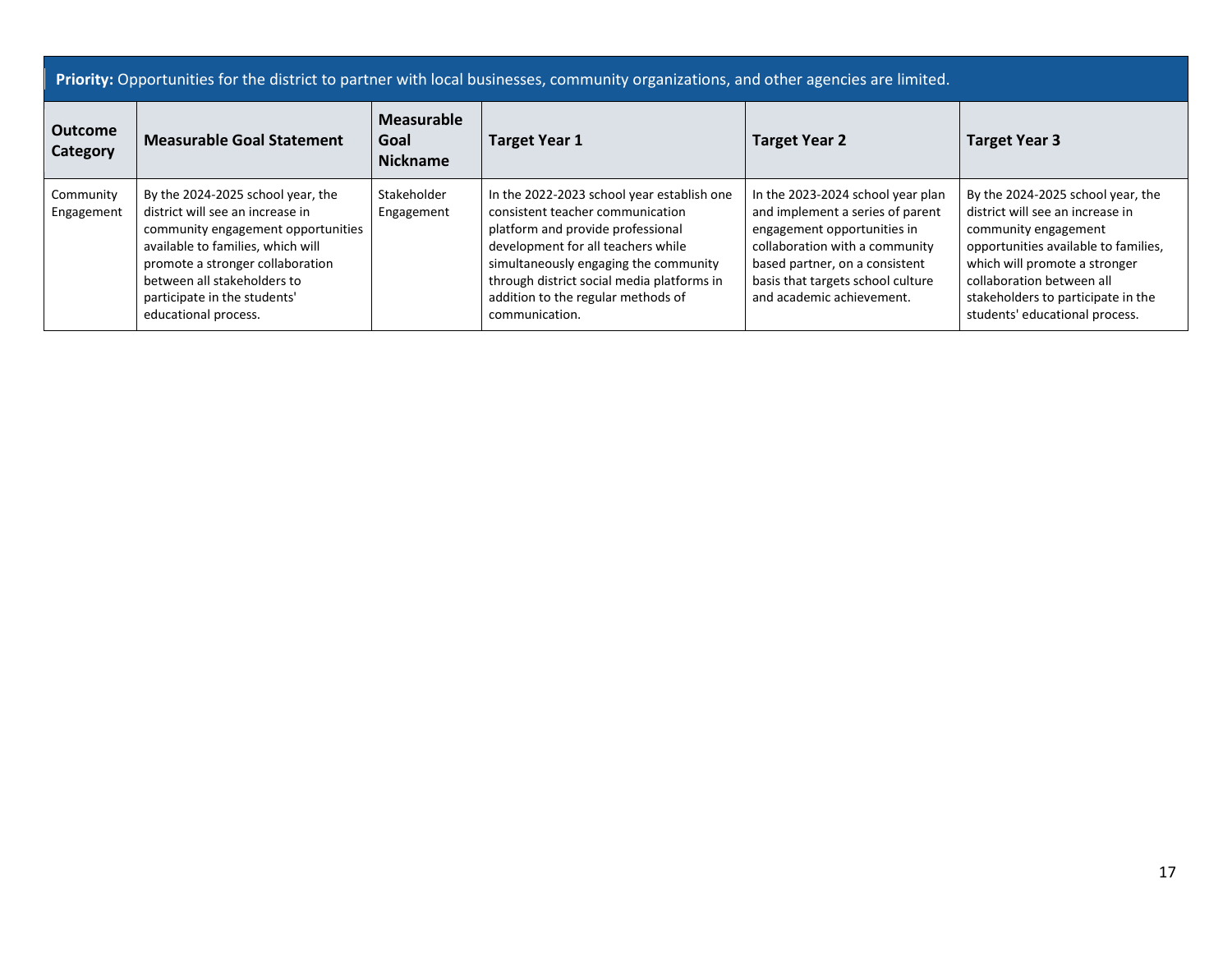### Action Plan

| <b>Action Plan for: Stakeholder Support</b>                                                                                                                                                                                                                          |                                  |                                                 |  |                                                                                                                                                                                                                                                                                                                                                                                                            |                                                                                                            |                              |                                                                                                                                                                                                                                                                                                                                  |           |
|----------------------------------------------------------------------------------------------------------------------------------------------------------------------------------------------------------------------------------------------------------------------|----------------------------------|-------------------------------------------------|--|------------------------------------------------------------------------------------------------------------------------------------------------------------------------------------------------------------------------------------------------------------------------------------------------------------------------------------------------------------------------------------------------------------|------------------------------------------------------------------------------------------------------------|------------------------------|----------------------------------------------------------------------------------------------------------------------------------------------------------------------------------------------------------------------------------------------------------------------------------------------------------------------------------|-----------|
| <b>Measurable Goals</b>                                                                                                                                                                                                                                              |                                  |                                                 |  | <b>Anticipated Output</b>                                                                                                                                                                                                                                                                                                                                                                                  |                                                                                                            | <b>Monitoring/Evaluation</b> |                                                                                                                                                                                                                                                                                                                                  |           |
| Stakeholder Engagement                                                                                                                                                                                                                                               |                                  |                                                 |  | More community engagement and involvement in school-sponsored<br>events as well as more participation in their student's educational<br>process. Furthermore, with the addition of family engagement events<br>more people from the community will show an interest in the district<br>assisting in improving the culture of the community, therefore,<br>showing a marked increase in the school climate. |                                                                                                            | each event.                  | Attendance will be monitored at all school events. Frequency of<br>family/teacher communications via dojo app. Analytics of social<br>media platforms will be measured quarterly. Number of new of<br>repeat programs offered to the community. Attendance at the<br>new programs. Surveys to determine benefits/improvements to |           |
| <b>Action Step</b>                                                                                                                                                                                                                                                   | Anticipated<br><b>Start Date</b> | Anticipated<br><b>Completion</b><br><b>Date</b> |  | <b>Lead Person/Position</b>                                                                                                                                                                                                                                                                                                                                                                                | <b>Material/Resources/Supports</b><br><b>Needed</b>                                                        |                              | PD Step?                                                                                                                                                                                                                                                                                                                         | Com Step? |
| Select and utilize one<br>consistent method of<br>communication                                                                                                                                                                                                      | 08/25/2022                       | 05/31/2023                                      |  | Elementary principals                                                                                                                                                                                                                                                                                                                                                                                      | Dojo App                                                                                                   |                              | Yes                                                                                                                                                                                                                                                                                                                              | No        |
| Frequent and consistent<br>communication with<br>community stakeholders<br>using various social media<br>platforms in addition to all<br>additional traditional<br>methods of communication<br>in order to facilitate more<br>engagement between<br>school and home. | 07/01/2022                       | 06/30/2024                                      |  | Superintendent Building administrators                                                                                                                                                                                                                                                                                                                                                                     | Facebook, Twitter, Youtube, podcasts,<br>other social media platforms or<br>communication venues as needed |                              | No                                                                                                                                                                                                                                                                                                                               | Yes       |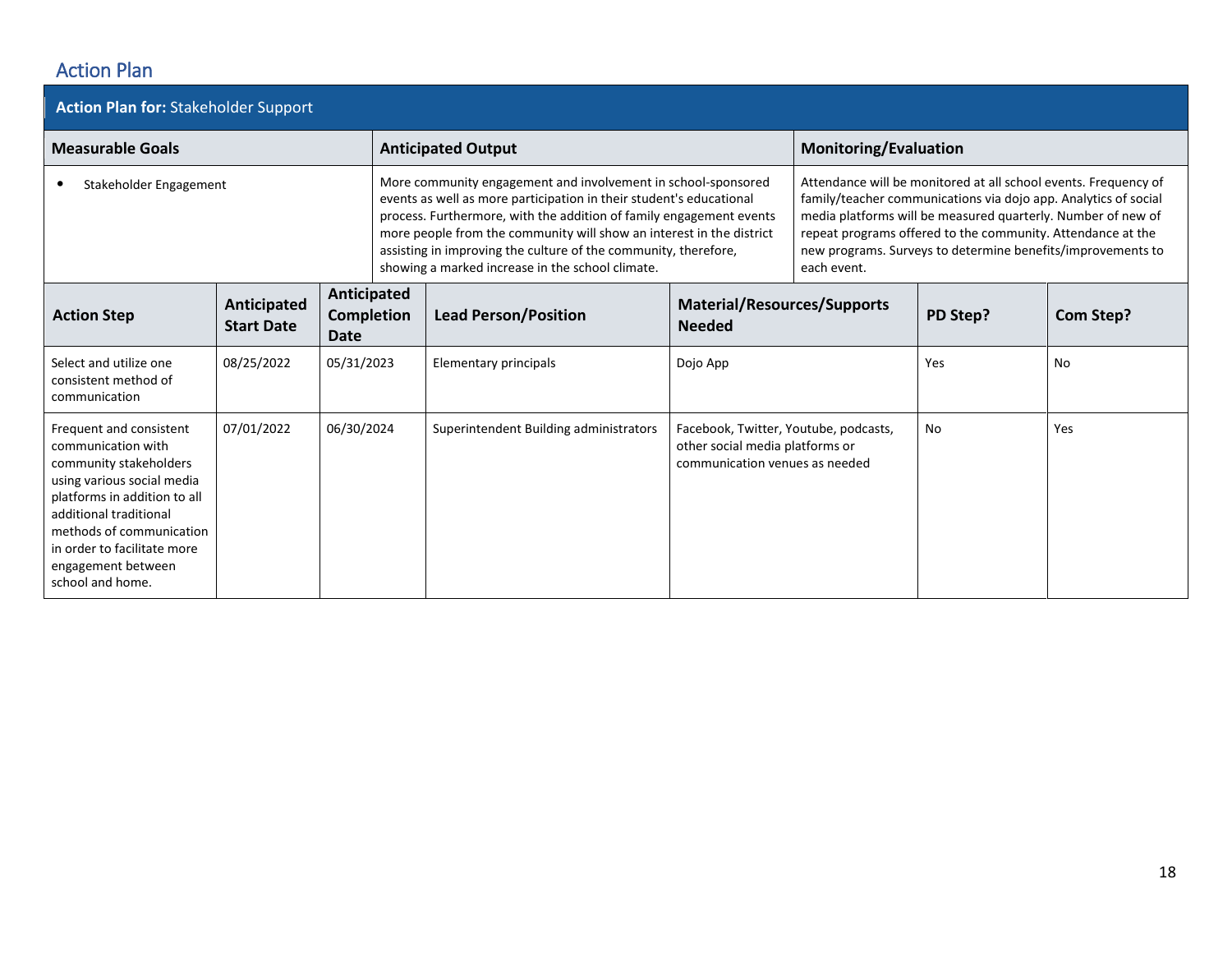#### **Action Plan for:** Curriculum, Instruction, and Assessment Outcome Improvement with Virtual Program

| <b>Measurable Goals</b>                                                                                                                                                                                       |                                  |                                   |  | <b>Anticipated Output</b>                                                                                                                                                           | <b>Monitoring/Evaluation</b>                                                                                                   |  |                                                                                             |                  |  |
|---------------------------------------------------------------------------------------------------------------------------------------------------------------------------------------------------------------|----------------------------------|-----------------------------------|--|-------------------------------------------------------------------------------------------------------------------------------------------------------------------------------------|--------------------------------------------------------------------------------------------------------------------------------|--|---------------------------------------------------------------------------------------------|------------------|--|
| Learning Management System Exploration and<br>Guidelines                                                                                                                                                      |                                  |                                   |  | A fluent digital learning environment that directly mirrors the brick and<br>mortar setting. Successful curriculum, instruction, and assessment<br>implementation by virtual means. |                                                                                                                                |  | Evaluation process for Learning Management System.<br>Digitalized curriculum and resources. |                  |  |
| <b>Action Step</b>                                                                                                                                                                                            | Anticipated<br><b>Start Date</b> | Anticipated<br>Completion<br>Date |  | <b>Lead Person/Position</b>                                                                                                                                                         | <b>Material/Resources/Supports</b><br><b>Needed</b>                                                                            |  | PD Step?                                                                                    | <b>Com Step?</b> |  |
| Increasing digital presence by<br>utilizing a learning management<br>system with specific guidelines.<br>Create digital resources and<br>curriculum that follows all PA<br>Core and PA Academic<br>Standards. | 08/25/2022                       | 05/25/2023                        |  | David DiCaprio / Director of<br>Curriculum, Instruction, and<br>Assessment                                                                                                          | Learning Management System<br>Demonstrations, Learning Management<br>System Trainings, Learning Management<br><b>Teammates</b> |  | No                                                                                          | Yes              |  |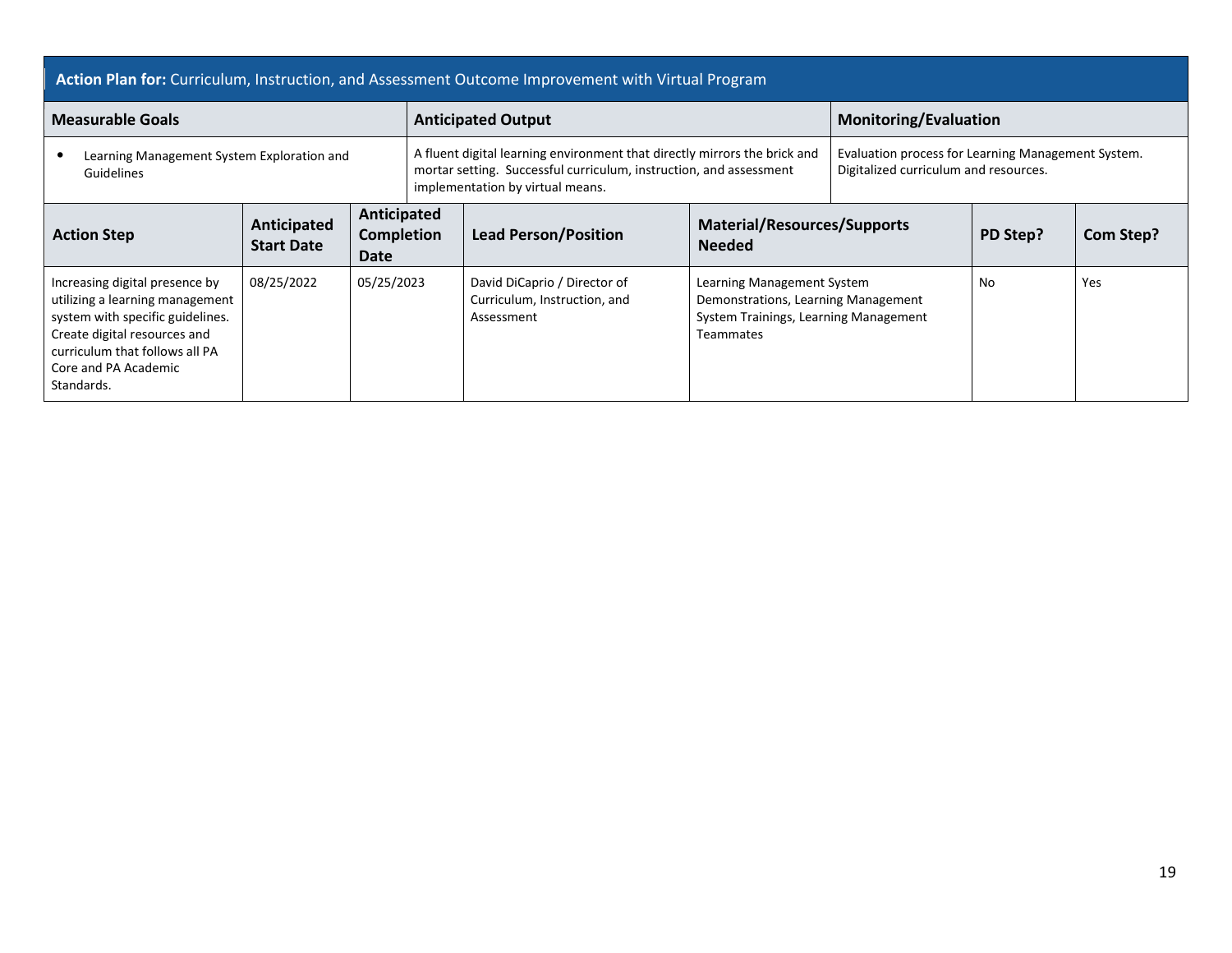| Action Plan for: Sound and Reasonable Attendance Policies and Procedures    |                                         |                                                 |                                                                                                                            |                                                                                                              |                                                                                                                                                      |                                                                                                                             |                |                  |  |
|-----------------------------------------------------------------------------|-----------------------------------------|-------------------------------------------------|----------------------------------------------------------------------------------------------------------------------------|--------------------------------------------------------------------------------------------------------------|------------------------------------------------------------------------------------------------------------------------------------------------------|-----------------------------------------------------------------------------------------------------------------------------|----------------|------------------|--|
| <b>Measurable Goals</b>                                                     |                                         |                                                 |                                                                                                                            | <b>Anticipated Output</b>                                                                                    |                                                                                                                                                      | <b>Monitoring/Evaluation</b>                                                                                                |                |                  |  |
| $\bullet$<br>Review and Revision                                            | Student Attendance Policy and Procedure |                                                 | The district will see an overall rise in students attending school with<br>decrease in those considered habitually truant. |                                                                                                              |                                                                                                                                                      | Attendance records of students Referrals to the district magistrate<br>Referrals to any community based attendance programs |                |                  |  |
| <b>Action Step</b>                                                          | Anticipated<br><b>Start Date</b>        | Anticipated<br><b>Completion</b><br><b>Date</b> |                                                                                                                            | <b>Lead Person/Position</b>                                                                                  | <b>Material/Resources/Supports Needed</b>                                                                                                            |                                                                                                                             | PD Step?       | <b>Com Step?</b> |  |
| Administrative<br>Review of<br><b>Attendance Policies</b>                   | 05/02/2022                              | 06/06/2022                                      |                                                                                                                            | Aubrie Schnelle, Superintendent                                                                              | District Attendance Policies PSBA Attendance Policy<br>Recommendations Neighboring/Regional District<br><b>Attendance Policies</b>                   |                                                                                                                             | No             | No               |  |
| School Board Review<br>and Revision of<br><b>Attendance Policies</b>        | 06/06/2022                              | 09/12/2022                                      |                                                                                                                            | Aubrie Schnelle, Superintendent                                                                              | District Attendance Policies PSBA Attendance Policy<br>Recommendations Neighboring/Regional District<br><b>Attendance Policies</b>                   |                                                                                                                             | No             | No               |  |
| <b>Review and Revision</b><br>of Attendance<br>Procedures                   | 07/01/2022                              | 08/19/2022                                      |                                                                                                                            | Dustin Thompson, Co-Principal of<br><b>Student Affairs - MJSHS</b>                                           | Newly Revised/Recommended District Attendance<br>Policies Current/Previous Attendance Procedures<br>Research-Based Strategies for Student Attendance |                                                                                                                             | No.            | No               |  |
| <b>School Board Review</b><br>and Revision of<br><b>Attendance Policies</b> | 06/06/2022                              | 09/12/2022                                      |                                                                                                                            | Aubrie Schnelle, Superintendent                                                                              | District Attendance Policies PSBA Attendance Policy<br>Recommendations Neighboring/Regional District<br><b>Attendance Policies</b>                   |                                                                                                                             | N <sub>o</sub> | <b>No</b>        |  |
| <b>Review and Revision</b><br>of Attendance<br>Procedures                   | 07/01/2022                              | 08/19/2022                                      |                                                                                                                            | Dustin Thompson, Co-Principal of<br>Student Affairs - MJSHS Nicole<br>Fox, Assistant Principal - DMES        | Newly Revised/Recommended District Attendance<br>Policies Current/Previous Attendance Procedures<br>Research-Based Strategies for Student Attendance |                                                                                                                             | N <sub>o</sub> | <b>No</b>        |  |
| Implementation of<br><b>Revised Attendance</b><br>Procedures                | 08/22/2022                              | 05/31/2023                                      |                                                                                                                            | Dustin Thompson, Co-Principal of<br><b>Student Affairs - MJSHS Nicole</b><br>Fox, Assistant Principal - DMES | <b>Revised Attendance Procedures</b>                                                                                                                 |                                                                                                                             | No             | Yes              |  |
| <b>School Board Review</b><br>and Revision of<br><b>Attendance Policies</b> | 06/06/2022                              | 09/12/2022                                      |                                                                                                                            | Aubrie Schnelle, Superintendent                                                                              | District Attendance Policies PSBA Attendance Policy<br>Recommendations Neighboring/Regional District<br><b>Attendance Policies</b>                   |                                                                                                                             | No             | No               |  |
| <b>Review and Revision</b><br>of Attendance<br>Procedures                   | 07/01/2022                              | 08/19/2022                                      |                                                                                                                            | Dustin Thompson, Co-Principal of<br><b>Student Affairs - MJSHS Nicole</b><br>Fox, Assistant Principal - DMES | Newly Revised/Recommended District Attendance<br>Policies Current/Previous Attendance Procedures<br>Research-Based Strategies for Student Attendance |                                                                                                                             | No             | No               |  |
| <b>School Board Review</b><br>and Revision of<br><b>Attendance Policies</b> | 06/06/2022                              | 09/12/2022                                      |                                                                                                                            | Aubrie Schnelle, Superintendent                                                                              | District Attendance Policies PSBA Attendance Policy<br>Recommendations Neighboring/Regional District<br><b>Attendance Policies</b>                   |                                                                                                                             | No             | No               |  |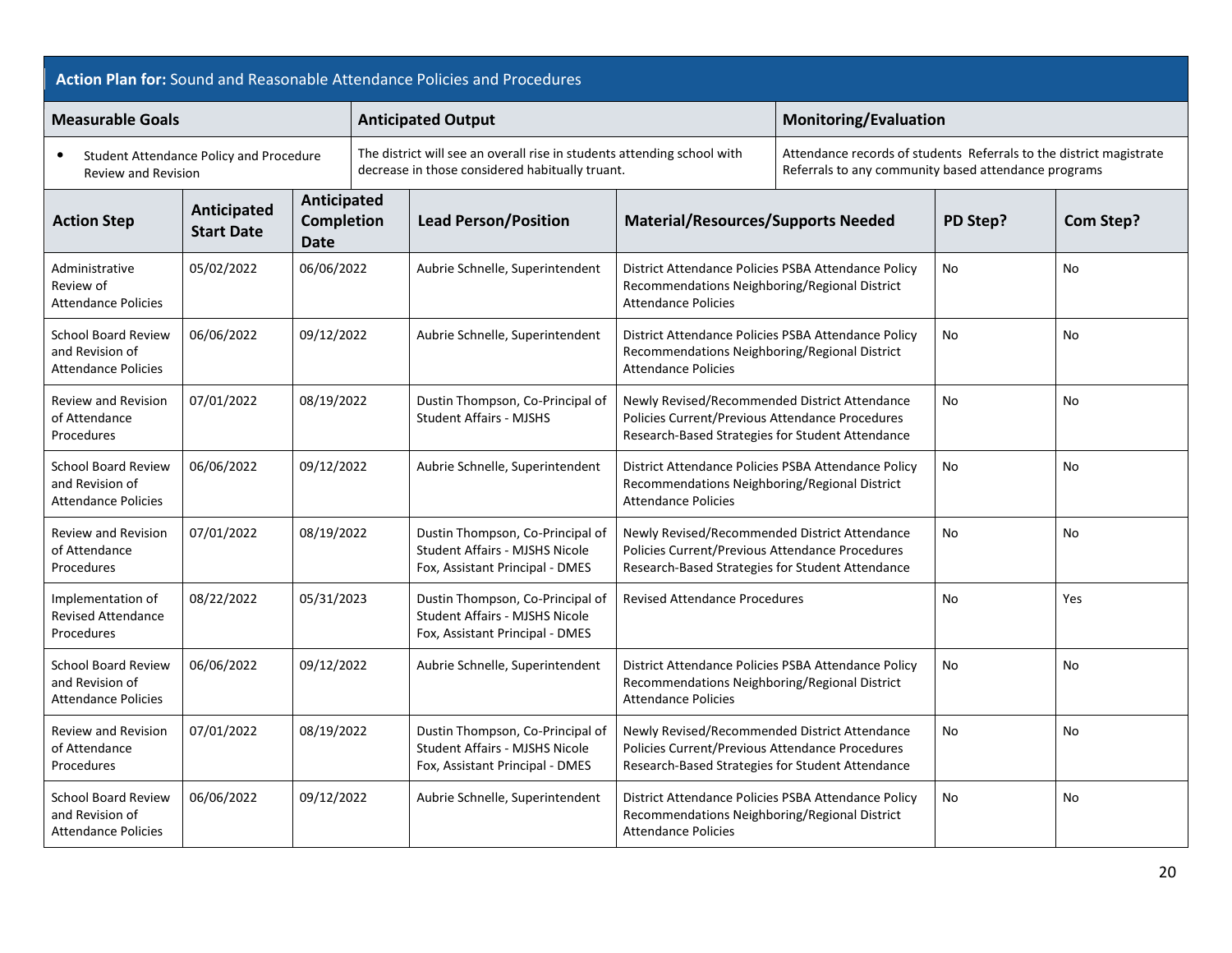| Implementation of<br><b>Revised Attendance</b><br>Procedures                | 08/22/2022 | 05/31/2023 | Dustin Thompson, Co-Principal of<br>Student Affairs - MJSHS Nicole<br>Fox, Assistant Principal - DMES        | <b>Revised Attendance Procedures</b>                                                                                                                 | No        | Yes |
|-----------------------------------------------------------------------------|------------|------------|--------------------------------------------------------------------------------------------------------------|------------------------------------------------------------------------------------------------------------------------------------------------------|-----------|-----|
| <b>School Board Review</b><br>and Revision of<br><b>Attendance Policies</b> | 06/06/2022 | 09/12/2022 | Aubrie Schnelle, Superintendent                                                                              | District Attendance Policies PSBA Attendance Policy<br>Recommendations Neighboring/Regional District<br><b>Attendance Policies</b>                   | No        | No  |
| <b>Review and Revision</b><br>of Attendance<br>Procedures                   | 07/01/2022 | 08/19/2022 | Dustin Thompson, Co-Principal of<br><b>Student Affairs - MJSHS Nicole</b><br>Fox, Assistant Principal - DMES | Newly Revised/Recommended District Attendance<br>Policies Current/Previous Attendance Procedures<br>Research-Based Strategies for Student Attendance | <b>No</b> | No  |
| <b>School Board Review</b><br>and Revision of<br><b>Attendance Policies</b> | 06/06/2022 | 09/12/2022 | Aubrie Schnelle, Superintendent                                                                              | District Attendance Policies PSBA Attendance Policy<br>Recommendations Neighboring/Regional District<br><b>Attendance Policies</b>                   | <b>No</b> | No  |
| <b>Review and Revision</b><br>of Attendance<br>Procedures                   | 07/01/2022 | 08/19/2022 | Dustin Thompson, Co-Principal of<br><b>Student Affairs - MJSHS Nicole</b><br>Fox, Assistant Principal - DMES | Newly Revised/Recommended District Attendance<br>Policies Current/Previous Attendance Procedures<br>Research-Based Strategies for Student Attendance | <b>No</b> | No  |
| Implementation of<br><b>Revised Attendance</b><br>Procedures                | 08/22/2022 | 05/31/2023 | Dustin Thompson, Co-Principal of<br><b>Student Affairs - MJSHS Nicole</b><br>Fox, Assistant Principal - DMES | <b>Revised Attendance Procedures</b>                                                                                                                 | No        | Yes |
| <b>School Board Review</b><br>and Revision of<br><b>Attendance Policies</b> | 06/06/2022 | 09/12/2022 | Aubrie Schnelle, Superintendent                                                                              | District Attendance Policies PSBA Attendance Policy<br>Recommendations Neighboring/Regional District<br><b>Attendance Policies</b>                   | No        | No  |
| <b>Review and Revision</b><br>of Attendance<br>Procedures                   | 07/01/2022 | 08/19/2022 | Dustin Thompson, Co-Principal of<br><b>Student Affairs - MJSHS Nicole</b><br>Fox, Assistant Principal - DMES | Newly Revised/Recommended District Attendance<br>Policies Current/Previous Attendance Procedures<br>Research-Based Strategies for Student Attendance | No        | No  |
| Implementation of<br><b>Revised Attendance</b><br>Procedures                | 08/22/2022 | 05/31/2023 | Dustin Thompson, Co-Principal of<br><b>Student Affairs - MJSHS Nicole</b><br>Fox, Assistant Principal - DMES | <b>Revised Attendance Procedures</b>                                                                                                                 | No        | Yes |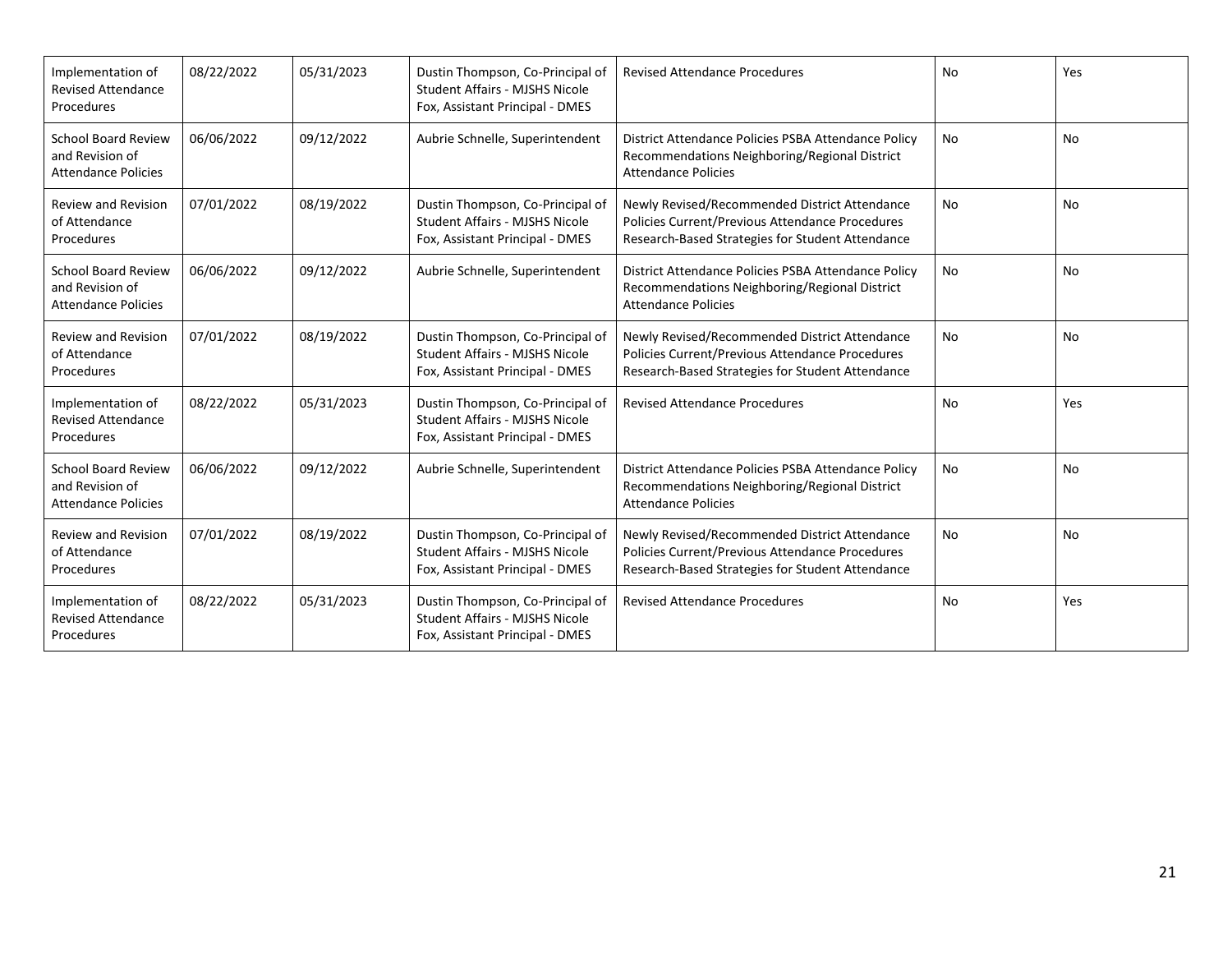| <b>Action Plan for: Mathematics Classroom Structure</b>            |                                   |                                                 |  |                                                                                                                                                                                                                                                                                                                     |                                                                                                |                              |          |           |
|--------------------------------------------------------------------|-----------------------------------|-------------------------------------------------|--|---------------------------------------------------------------------------------------------------------------------------------------------------------------------------------------------------------------------------------------------------------------------------------------------------------------------|------------------------------------------------------------------------------------------------|------------------------------|----------|-----------|
| <b>Measurable Goals</b><br><b>Anticipated Output</b>               |                                   |                                                 |  |                                                                                                                                                                                                                                                                                                                     |                                                                                                | <b>Monitoring/Evaluation</b> |          |           |
| Classroom Structures                                               | Professional Development and Math |                                                 |  | Increased instructional time in mathematics courses.<br>A comparison chart will be developed for the school team to review increases in<br>math instructional time. Data Meetings consistent with our professional<br>development and Title I plan will allow for evaluation of how additional time is<br>utilized. |                                                                                                |                              |          |           |
| <b>Action Step</b>                                                 | Anticipated<br><b>Start Date</b>  | Anticipated<br><b>Completion</b><br><b>Date</b> |  | Lead<br><b>Person/Position</b>                                                                                                                                                                                                                                                                                      | <b>Material/Resources/Supports</b><br><b>Needed</b>                                            |                              | PD Step? | Com Step? |
| Completion of the<br>22-23 master<br>schedule                      | 05/01/2022                        | 09/01/2022                                      |  | <b>Elementary School</b><br>Principal                                                                                                                                                                                                                                                                               | <b>Staffing Plan - Spreadsheet layout of</b><br>elementary master schedule - Skyward SIS       |                              | No       | No        |
| Math Classroom<br><b>Structures</b><br>Professional<br>Development | 08/01/2022                        | 06/30/2023                                      |  | Principals and/or<br>Director of Curriculum                                                                                                                                                                                                                                                                         | - HMH Training Live/Virtual Sessions - PA-<br>ETEP for recording observational<br>information. |                              | Yes      | No        |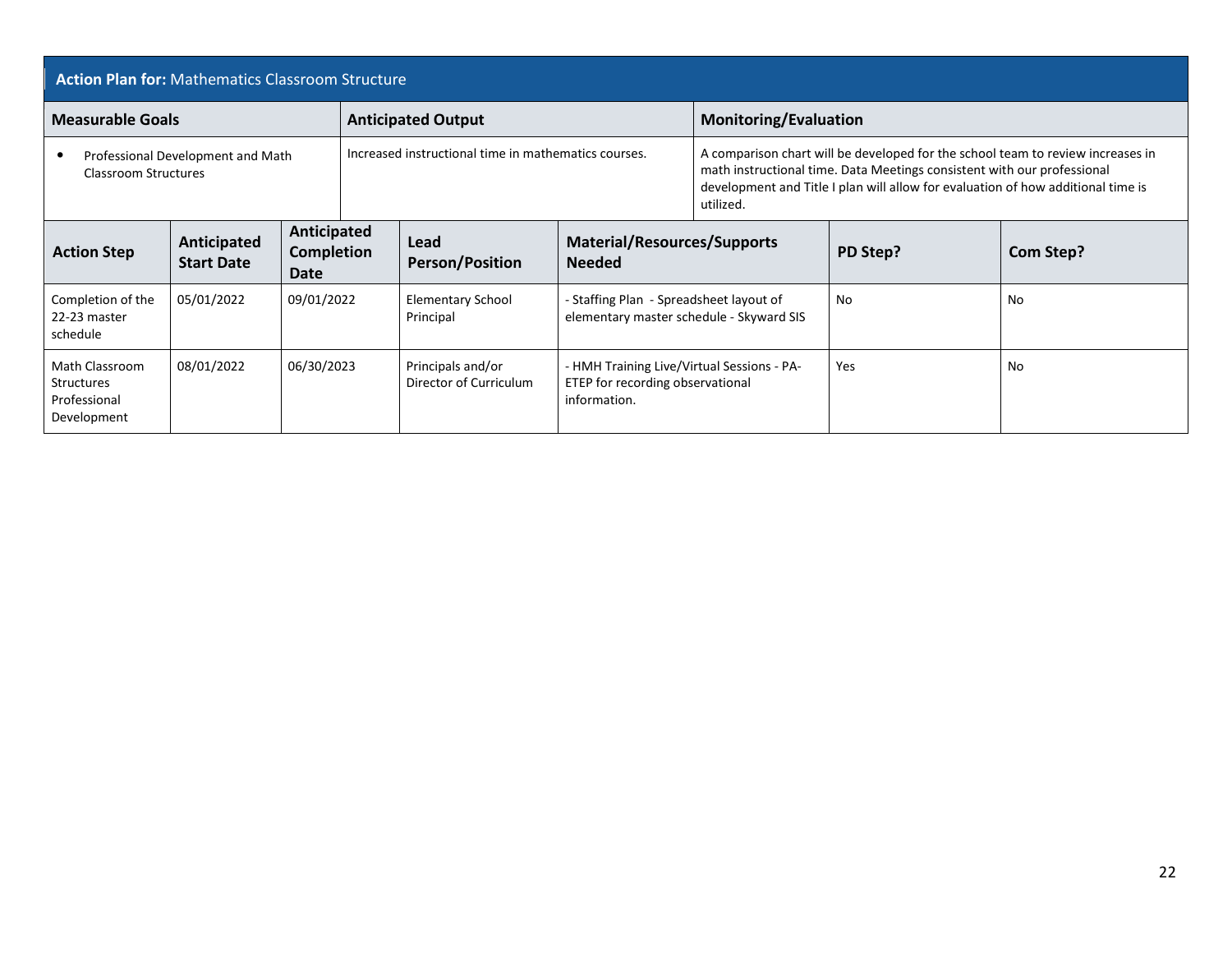# Professional Development Action Steps

| <b>Evidence-based Strategy</b>  | <b>Action Steps</b>                                             |
|---------------------------------|-----------------------------------------------------------------|
| Stakeholder Support             | Select and utilize one consistent method of communication       |
| Mathematics Classroom Structure | Math Classroom Structures Professional Development<br>$\bullet$ |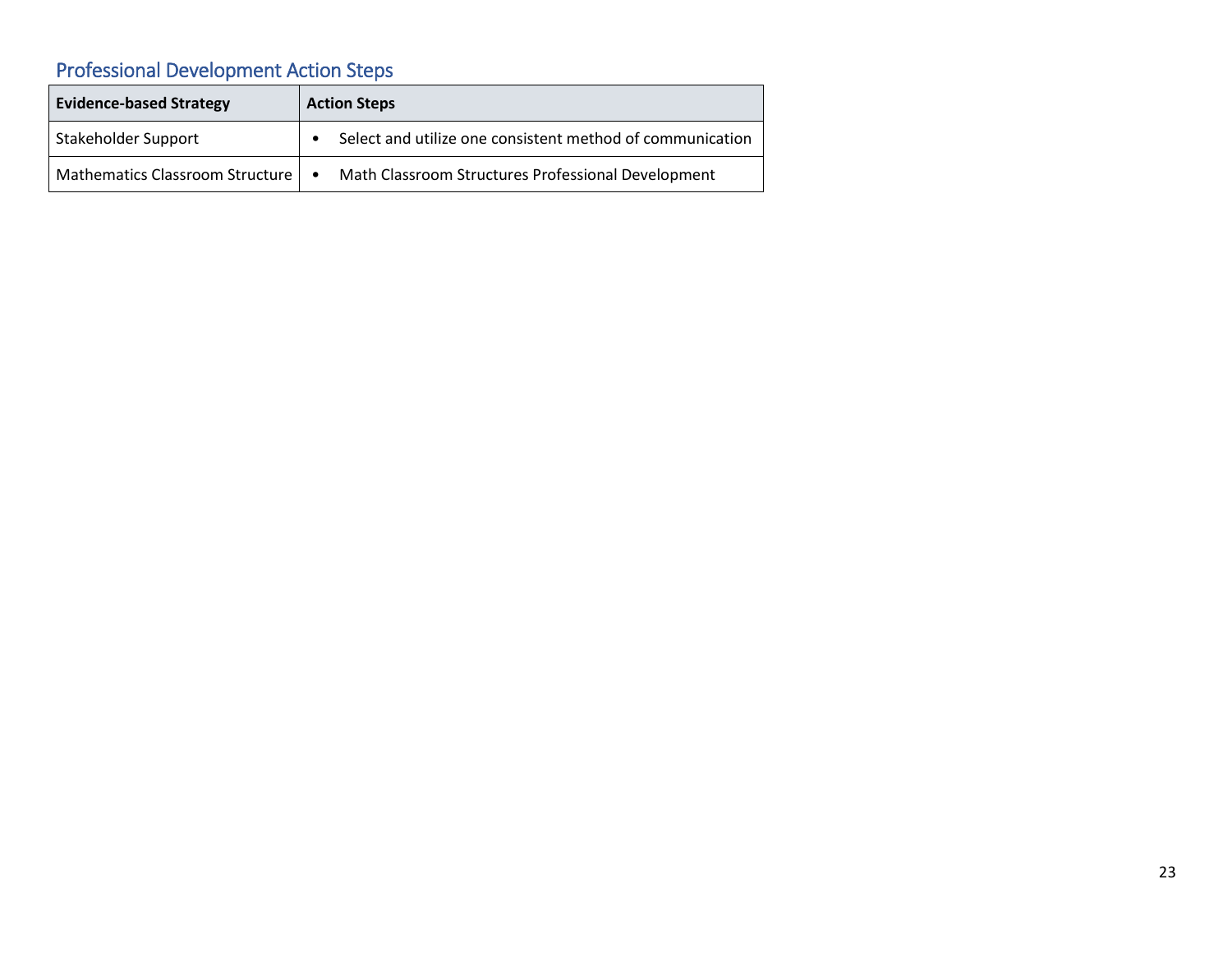# Professional Development Activities

| Dojo App Training                                                  |                 |                                                  |                                                                                                                                                                                                                                                        |                                 |            |  |                                      |                                                          |
|--------------------------------------------------------------------|-----------------|--------------------------------------------------|--------------------------------------------------------------------------------------------------------------------------------------------------------------------------------------------------------------------------------------------------------|---------------------------------|------------|--|--------------------------------------|----------------------------------------------------------|
| <b>Action Step</b>                                                 | <b>Audience</b> | Topics to be<br><b>Included</b>                  | Lead<br><b>Evidence of Learning</b><br><b>Person/Position</b>                                                                                                                                                                                          |                                 |            |  | Anticipated<br><b>Timeline Start</b> | Anticipated<br><b>Timeline</b><br><b>Completion Date</b> |
| Select and utilize<br>one consistent<br>method of<br>communication | Teachers        | How to use and<br>communicate via<br>Class Dojo. | All elementary teachers will utilize one messaging platform<br>to communicate with families. Teachers will report monthly<br>how often the app is used and what it is used to<br>communicate (private messages, class messages, reminders,<br>$etc$ ). | Elementary<br>principals        | 08/22/2022 |  | 06/30/2023                           |                                                          |
| <b>Learning Formats</b>                                            |                 |                                                  |                                                                                                                                                                                                                                                        |                                 |            |  |                                      |                                                          |
| <b>Type of Activities</b><br><b>Frequency</b>                      |                 |                                                  | This Step Meets the<br><b>Choose Observation and Practice Framework</b><br><b>Requirements of State</b><br><b>Required Trainings</b>                                                                                                                   |                                 |            |  |                                      |                                                          |
| Inservice day                                                      |                 | One initial training with updates as needed      |                                                                                                                                                                                                                                                        | 4c: Communicating with Families |            |  |                                      |                                                          |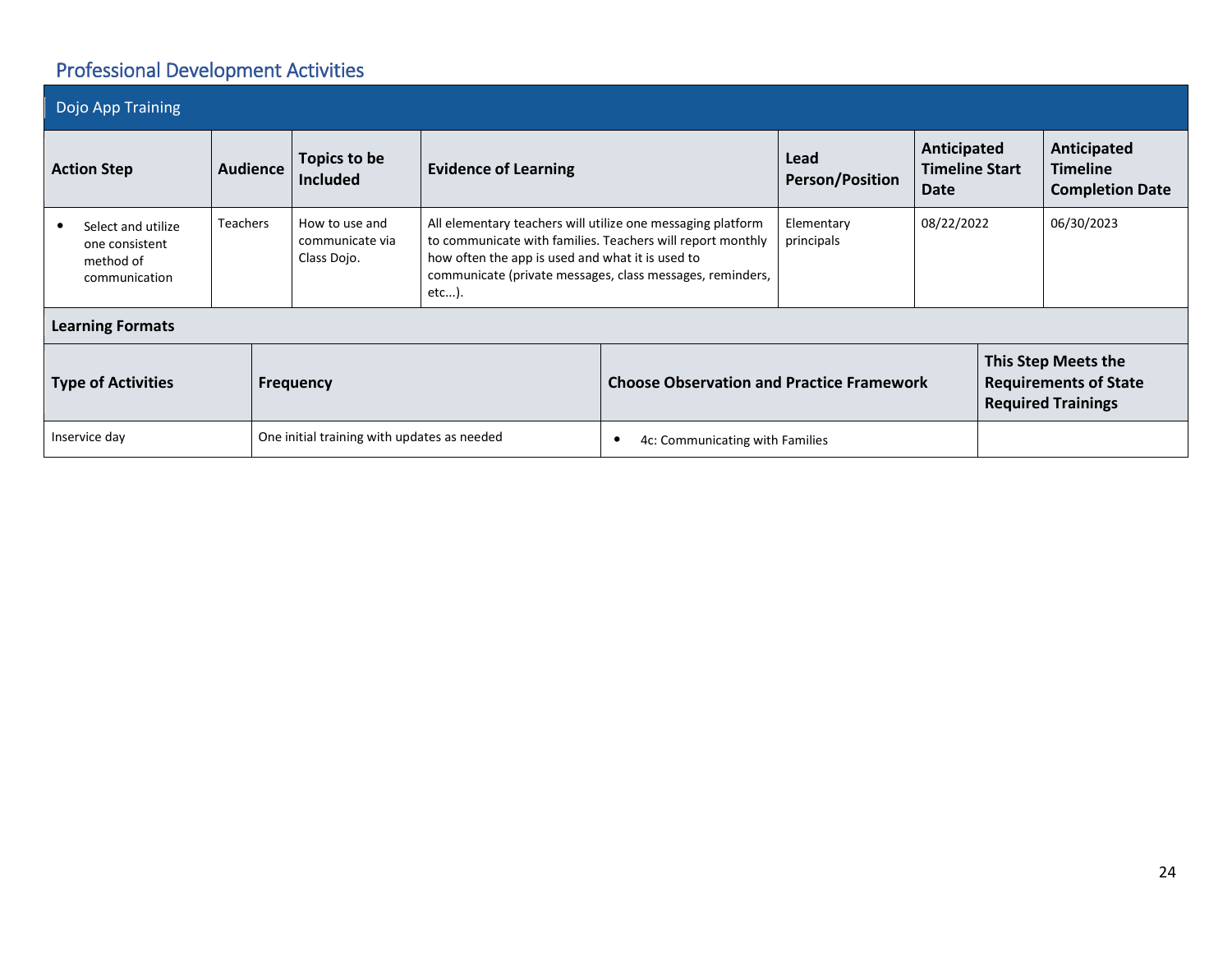| <b>Mathematics Classroom Structures</b>                      |                                    |                  |                                           |                                                                             |                  |                                        |                                           |                             |                                                                 |
|--------------------------------------------------------------|------------------------------------|------------------|-------------------------------------------|-----------------------------------------------------------------------------|------------------|----------------------------------------|-------------------------------------------|-----------------------------|-----------------------------------------------------------------|
| <b>Action Step</b>                                           | Audience                           |                  | Topics to be<br><b>Included</b>           | <b>Evidence of Learning</b>                                                 |                  | Lead<br><b>Person/Position</b>         | <b>Start Date</b>                         | <b>Anticipated Timeline</b> | <b>Anticipated Timeline</b><br><b>Completion Date</b>           |
| <b>Math Classroom Structures</b><br>Professional Development | K-2 teachers, 3-6<br>Math teachers |                  | "Math Talks",<br>formative<br>assessments | Questionnaires, post-<br>training evaluations                               |                  | Director of Curriculum<br>08/01/2022   |                                           |                             | 06/30/2023                                                      |
| <b>Learning Formats</b>                                      |                                    |                  |                                           |                                                                             |                  |                                        |                                           |                             |                                                                 |
| <b>Type of Activities</b>                                    |                                    | <b>Frequency</b> |                                           |                                                                             | <b>Framework</b> | <b>Choose Observation and Practice</b> |                                           |                             | This Step Meets the Requirements<br>of State Required Trainings |
| 2x annually, 1 hour of instruction<br>Inservice day          |                                    |                  | Techniques                                | 3b: Using Questioning and Discussion<br>3d: Using Assessment in Instruction |                  | Setting                                | Teaching Diverse Learners in an Inclusive |                             |                                                                 |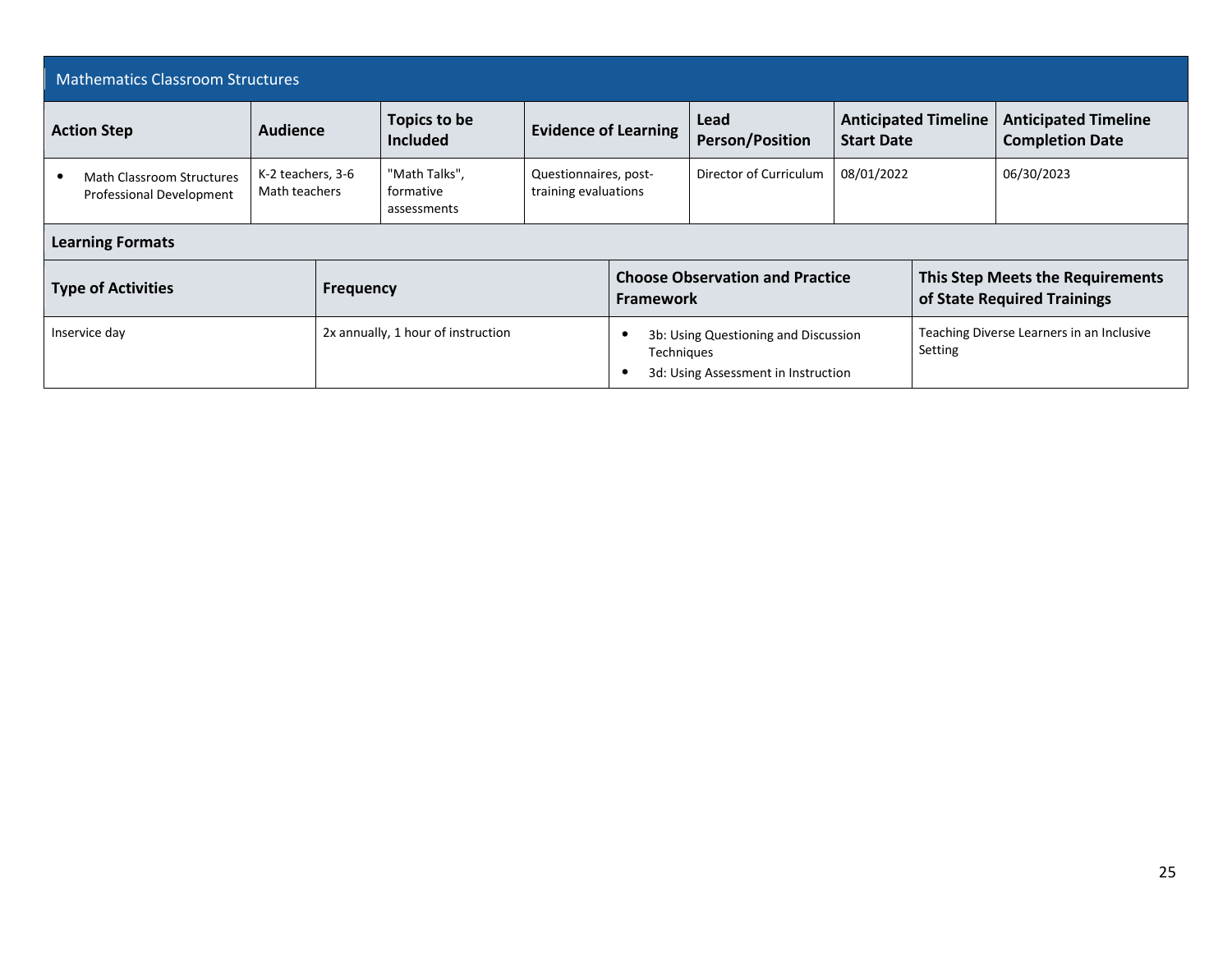## Communications Action Steps

| <b>Evidence-based Strategy</b>                                                         | <b>Action Steps</b>                                                                                                                                                                                                                             |
|----------------------------------------------------------------------------------------|-------------------------------------------------------------------------------------------------------------------------------------------------------------------------------------------------------------------------------------------------|
| Stakeholder Support                                                                    | Frequent and consistent communication with community stakeholders using various social media platforms in<br>addition to all additional traditional methods of communication in order to facilitate more engagement<br>between school and home. |
| Curriculum, Instruction, and Assessment<br>Outcome Improvement with Virtual<br>Program | Increasing digital presence by utilizing a learning management system with specific guidelines. Create digital<br>resources and curriculum that follows all PA Core and PA Academic Standards.                                                  |
| Sound and Reasonable Attendance Policies<br>and Procedures                             | Implementation of Revised Attendance Procedures<br>Implementation of Revised Attendance Procedures<br>Implementation of Revised Attendance Procedures<br>Implementation of Revised Attendance Procedures                                        |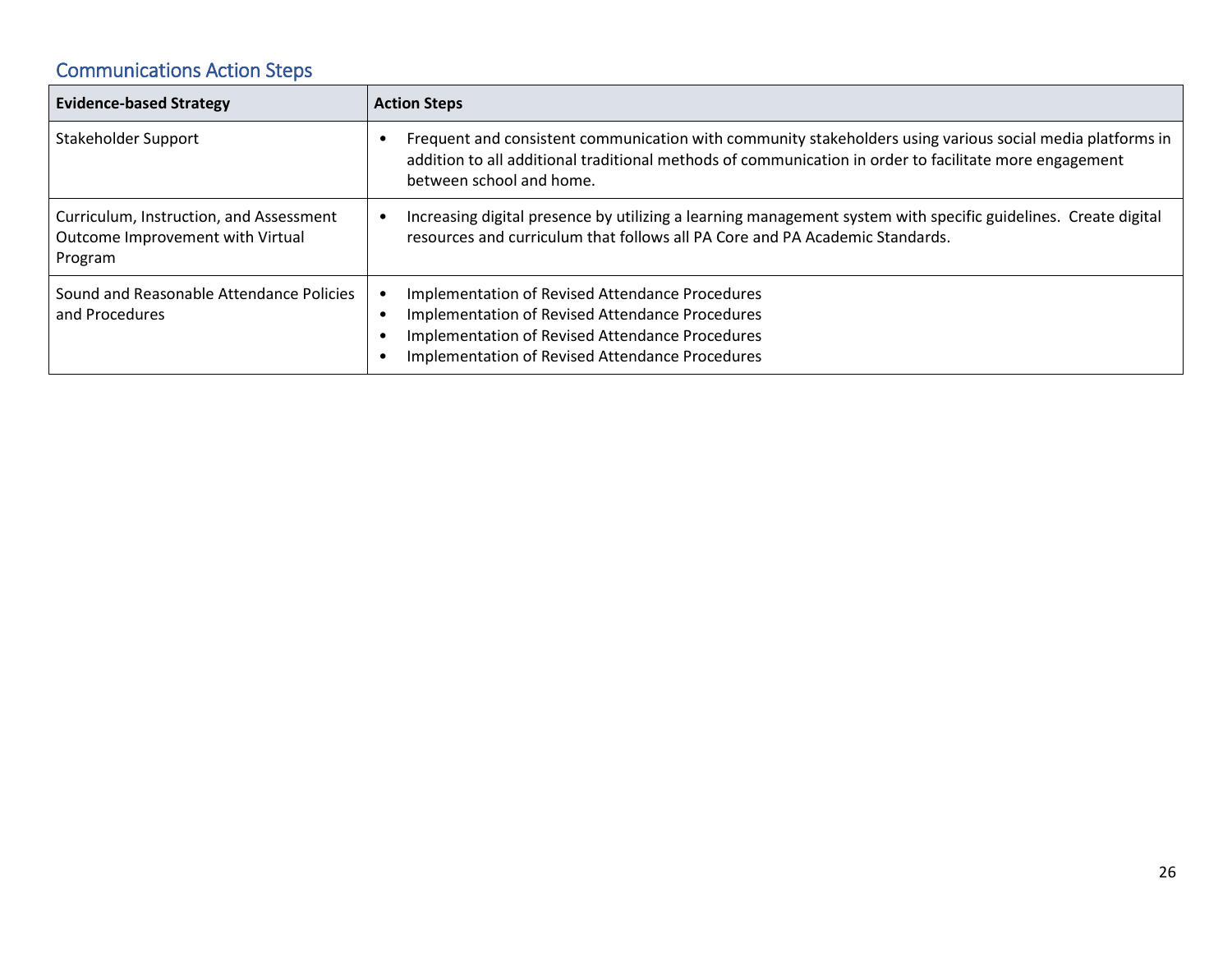### Communications Activities

| <b>Community Engagement</b>  |                                            |                                                                                                                                                                                 |                          |                                           |                                                       |  |  |  |
|------------------------------|--------------------------------------------|---------------------------------------------------------------------------------------------------------------------------------------------------------------------------------|--------------------------|-------------------------------------------|-------------------------------------------------------|--|--|--|
| <b>Action</b><br><b>Step</b> | <b>Audience</b>                            | <b>Topics to be Included</b>                                                                                                                                                    | Type of<br>Communication | Anticipated<br><b>Timeline Start Date</b> | <b>Anticipated Timeline</b><br><b>Completion Date</b> |  |  |  |
|                              | District community and<br>surrounding area | Engagement opportunities to encourage a connection between the school<br>and community in order to foster a positive school climate and learning<br>opportunities for students. | Aubrie Schnelle          | 09/01/2022                                | 06/30/2025                                            |  |  |  |
| <b>Communications</b>        |                                            |                                                                                                                                                                                 |                          |                                           |                                                       |  |  |  |
| <b>Type of Communication</b> |                                            | <b>Frequency</b>                                                                                                                                                                |                          |                                           |                                                       |  |  |  |
| Email                        |                                            |                                                                                                                                                                                 | Monthly                  |                                           |                                                       |  |  |  |
| Posting on district website  |                                            |                                                                                                                                                                                 | Monthly                  |                                           |                                                       |  |  |  |
| Newsletter                   |                                            |                                                                                                                                                                                 | Quarterly                |                                           |                                                       |  |  |  |